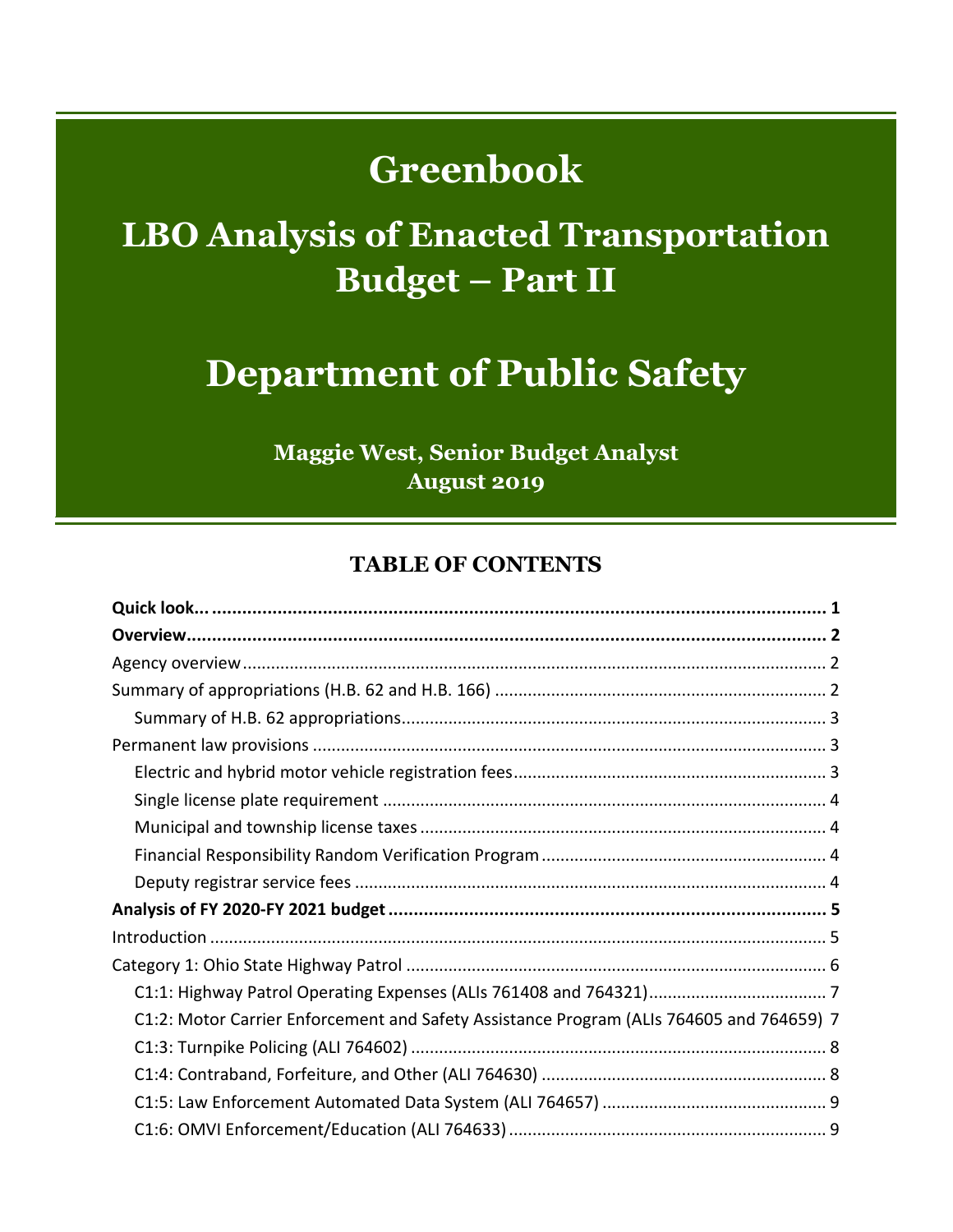| C1:7: State Fairgrounds Security and Police Force (ALIs 764607 and 764626)  9 |  |
|-------------------------------------------------------------------------------|--|
|                                                                               |  |
| C1:9: State Highway Patrol Continuing Professional Training (ALI 764695) 10   |  |
|                                                                               |  |
|                                                                               |  |
|                                                                               |  |
|                                                                               |  |
|                                                                               |  |
|                                                                               |  |
|                                                                               |  |
|                                                                               |  |
|                                                                               |  |
|                                                                               |  |
|                                                                               |  |
|                                                                               |  |
|                                                                               |  |
|                                                                               |  |
|                                                                               |  |
|                                                                               |  |
|                                                                               |  |
|                                                                               |  |
|                                                                               |  |
|                                                                               |  |
|                                                                               |  |
|                                                                               |  |
|                                                                               |  |
|                                                                               |  |
|                                                                               |  |
|                                                                               |  |
|                                                                               |  |
|                                                                               |  |

#### Attachment:

Appropriation Spreadsheet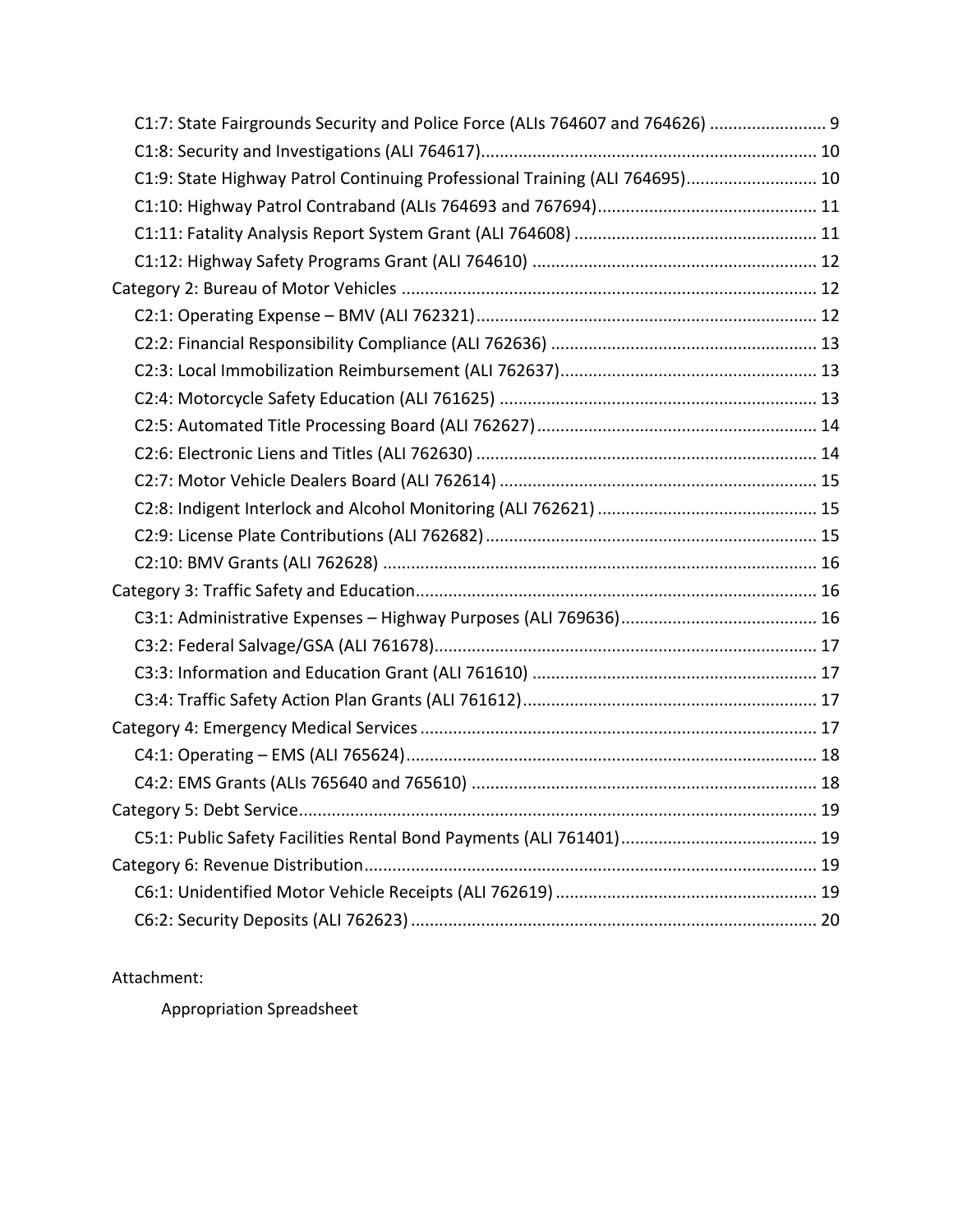## **LBO Greenbook**

# **Department of Public Safety**

## <span id="page-2-0"></span>**Quick look...**

- $\triangleright$  The Department of Public Safety (DPS) is funded in both the transportation budget (H.B. 62) and the main operating budget (H.B. 166), which combined are expected to be sufficient to maintain the Department's existing service delivery systems.
- $\triangleright$  The Department's transportation budget appropriations are mainly supported by taxes, fees, and fines related to vehicle registration, driver's licenses, and moving violations.
- $\triangleright$  The Department is the third largest state employer with a June 2019 headcount of 3,983. More than 90%, or around 3,700, mainly from the Patrol and BMV, are funded through H.B. 62.

| <b>Budget/Fund Group</b>         | <b>FY 2018</b><br><b>Actual</b> | <b>FY 2019</b><br><b>Actual</b> | <b>FY 2020</b><br><b>Appropriation</b> | <b>FY 2021</b><br><b>Appropriation</b> |
|----------------------------------|---------------------------------|---------------------------------|----------------------------------------|----------------------------------------|
| H.B. 62 - General Revenue        | \$0                             | \$0                             | \$0                                    | \$35,000,000                           |
| H.B. 62 - Highway Safety         | \$502,072,231                   | \$520,174,220                   | \$584,493,868                          | \$592,807,136                          |
| H.B. 62 - Dedicated Purpose      | \$1,677,152                     | \$1,713,667                     | \$2,274,000                            | \$2,274,000                            |
| $H.B. 62 - Fiduciary$            | \$2,713,899                     | \$2,734,235                     | \$3,450,000                            | \$3,450,000                            |
| H.B. 62 - Holding Account        | \$1,419,601                     | \$1,652,497                     | \$1,935,000                            | \$1,935,000                            |
| $H.B. 62 - Federal$              | \$30,728,573                    | \$33,171,841                    | \$43,094,170                           | \$43,192,761                           |
| H.B. 62 total                    | \$538,611,455                   | \$559,446,461                   | \$635,247,038                          | \$678,658,897                          |
| % change                         |                                 | 3.9%                            | 13.6%                                  | 6.8%                                   |
| H.B. 166 - General Revenue       | \$19,581,978                    | \$21,635,699                    | \$50,517,099                           | \$40,107,900                           |
| H.B. 166 - Dedicated Purpose     | \$23,390,702                    | \$18,675,228                    | \$19,453,567                           | \$18,635,699                           |
| $H.B. 166 - Federal$             | \$34,098,877                    | \$66,013,040                    | \$97,209,199                           | \$97,378,672                           |
| H.B. 166 total                   | \$77,071,557                    | \$106,323,966                   | \$167,179,865                          | \$156,122,271                          |
| % change                         |                                 | 38.0%                           | 57.2%                                  | $-6.6%$                                |
| Grand total (H.B. 62 & H.B. 166) | \$615,683,012                   | \$665,770,427                   | \$802,426,903                          | \$834,781,168                          |
| % change                         |                                 | 8.1%                            | 20.5%                                  | 4.0%                                   |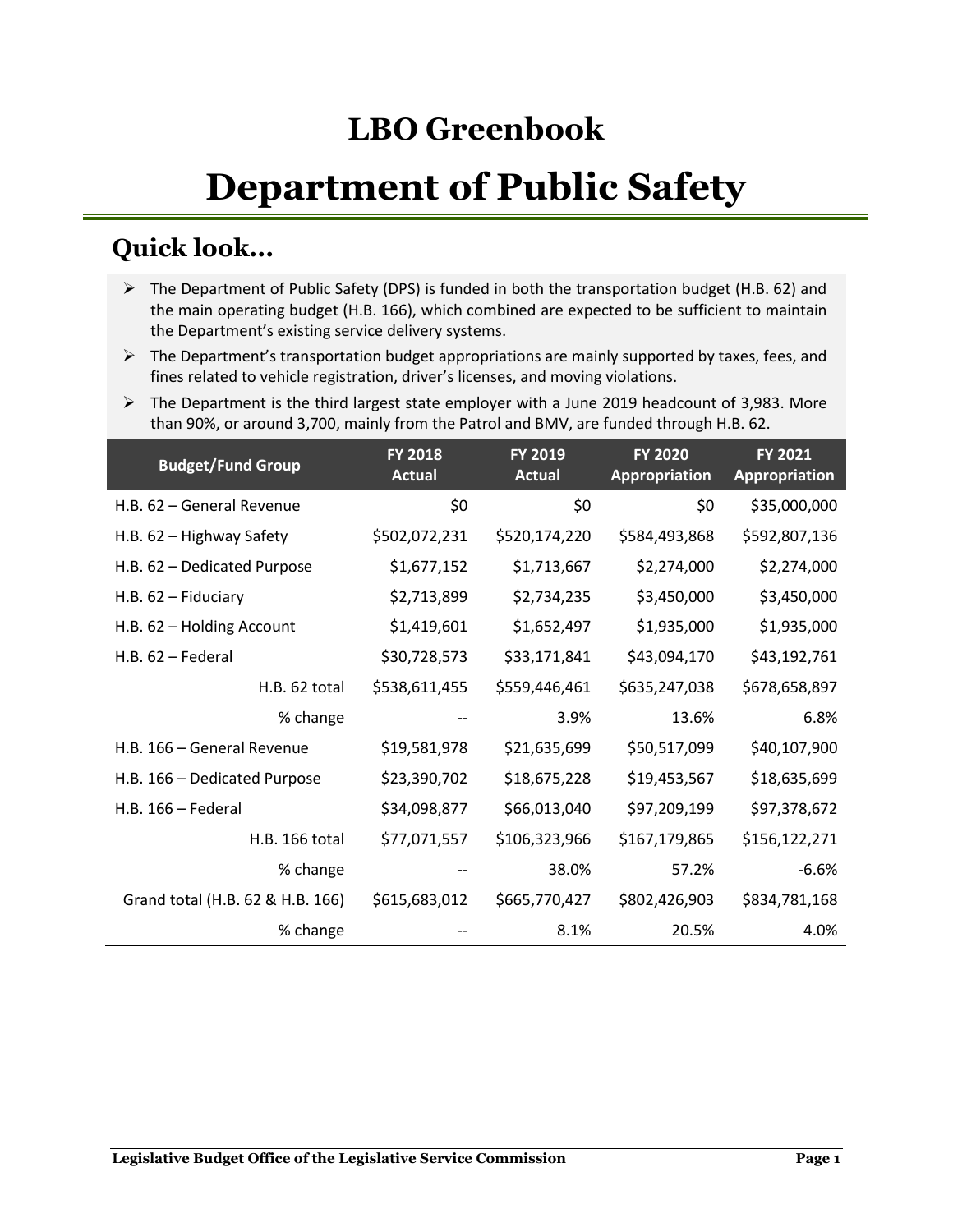## <span id="page-3-0"></span>**Overview**

## <span id="page-3-1"></span>**Agency overview**

The Department of Public Safety's duties and responsibilities generally involve criminal and traffic law enforcement, driver licensing, motor vehicle registration and titling, disaster response and recovery, and traffic safety and education program administration. To accomplish these tasks, the Department is organized into the following eight divisions, units, and offices: Ohio State Highway Patrol, Bureau of Motor Vehicles, Ohio Emergency Management Agency, Traffic Safety and Education, Office of Criminal Justice Services, Emergency Medical Services, Ohio Investigative Unit, and Ohio Homeland Security.

The Department of Public Safety derives its appropriations from both the transportation budget (H.B. 62) and the main operating budget (H.B. 166). Under the combined budget, the Department's appropriations are estimated to support the full-time equivalent (FTE) of 3,990 staff. Of the total FTEs, around 64%, or an estimated 2,561, will be assigned to the Ohio State Highway Patrol, including approximately 1,600 uniformed personnel ranking from Trooper to Colonel.

## <span id="page-3-2"></span>**Summary of appropriations (H.B. 62 and H.B. 166)**

The two budget bills combined provide the Department with appropriations totaling \$802.4 million in FY 2020 and \$834.8 million in FY 2021. The Highway Safety Fund (HSF) and the Federal Fund (FED) groups together comprise around 90% of the Department's biennial budget. The Department receives around 8% of its biennial budget from the GRF. Table 1 below shows the appropriations by program.

| <b>Table 1. Appropriations by Program</b> |                |                |                       |            |  |  |  |
|-------------------------------------------|----------------|----------------|-----------------------|------------|--|--|--|
| Program                                   | <b>FY 2020</b> | <b>FY 2021</b> | <b>Biennial Total</b> | % of Total |  |  |  |
| Ohio State Highway Patrol                 | \$400,730,858  | \$439,486,734  | \$840,217,592         | 51.3%      |  |  |  |
| <b>Bureau of Motor Vehicles</b>           | \$144,936,742  | \$148,656,759  | \$293,593,501         | 18.0%      |  |  |  |
| <b>Traffic Safety and Education</b>       | \$91,062,750   | \$91,618,561   | \$182,681,311         | 11.2%      |  |  |  |
| <b>Emergency Management Agency</b>        | \$93,131,570   | \$82,051,925   | \$175,183,495         | 10.7%      |  |  |  |
| <b>Criminal Justice Services</b>          | \$40,635,324   | \$40,261,646   | \$80,896,970          | 4.9%       |  |  |  |
| <b>Investigative Unit</b>                 | \$17,216,113   | \$17,615,500   | \$34,831,613          | 2.1%       |  |  |  |
| <b>Emergency Medical Services</b>         | \$8,406,688    | \$8,646,843    | \$17,053,531          | 1.0%       |  |  |  |
| <b>Homeland Security</b>                  | \$6,306,858    | \$6,443,200    | \$12,750,058          | 0.8%       |  |  |  |
| Total                                     | \$802,426,903  | \$834,781,168  | \$1,637,208,071       | 100.0%     |  |  |  |

The remainder of this Greenbook will focus on the appropriations for the Department that are included in H.B. 62. Detailed information on the appropriations for the portions of the Department that are included in the main operating budget is available in the Greenbook issued for H.B. 166.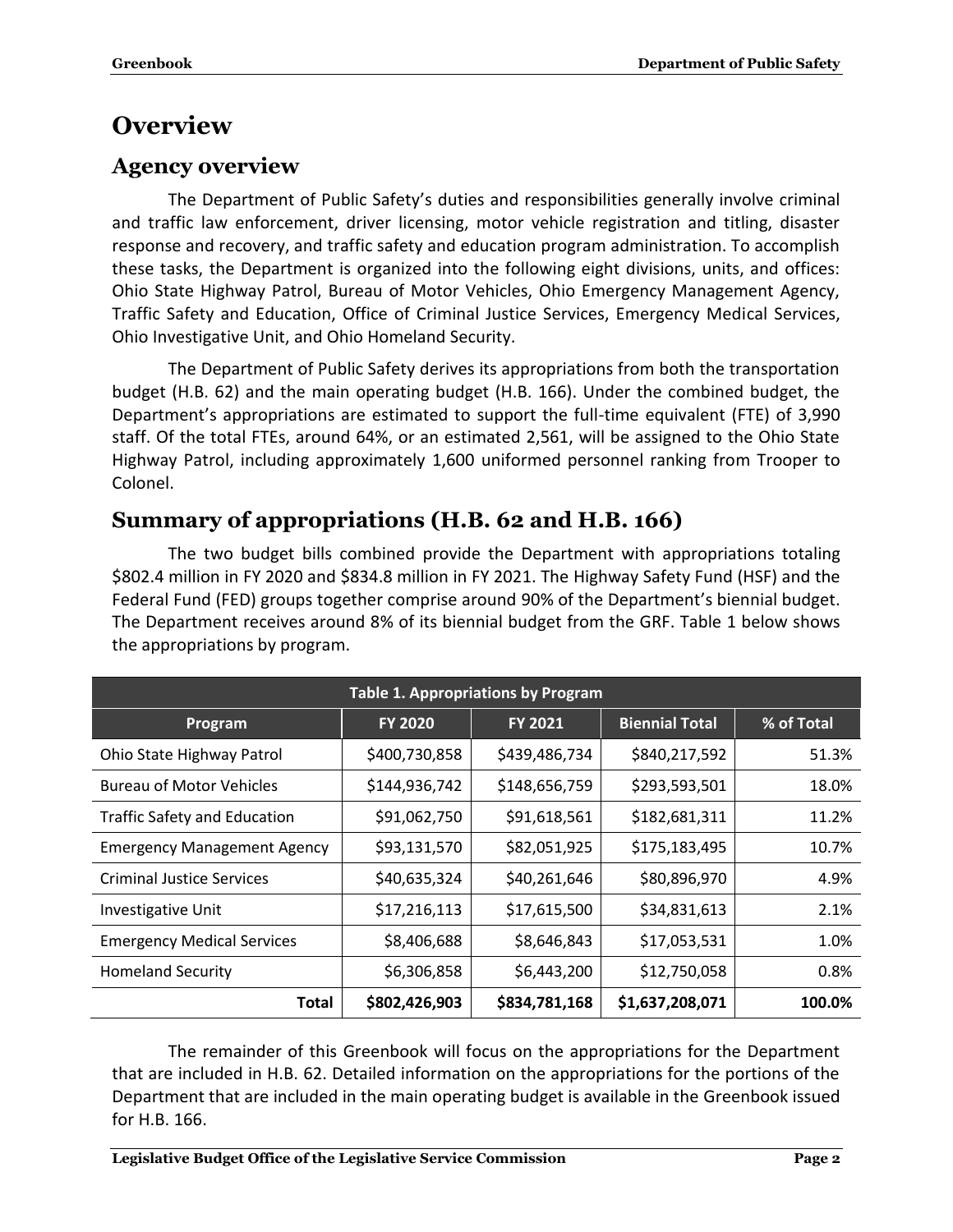#### <span id="page-4-0"></span>**Summary of H.B. 62 appropriations**

The chart below shows the H.B. 62 appropriations by fund group. As shown in the chart, the Highway Safety Fund (HSF) and Federal Fund (FED) groups together comprise 96.2% of the Department's biennial transportation budget. The GRF makes up an additional 2.7% of the Department's biennial transportation budget; the remaining 1.2% comes from other state non-GRF, including the Dedicated Purpose Fund Group (0.3%), Fiduciary Fund Group (0.5%), and Holding Account Fund Group (0.3%).<sup>1</sup>



Table 2 below shows the appropriations by program for those programs that are funded in the transportation budget. The Department's remaining programs (Emergency Management Agency, Criminal Justice Services, Investigative Unit, and Homeland Security), as well as two new line items for Traffic Safety and Education, are funded in the main operating budget.

| Table 2. H.B. 62 Appropriations by Program                                          |               |               |               |       |  |  |  |  |
|-------------------------------------------------------------------------------------|---------------|---------------|---------------|-------|--|--|--|--|
| <b>Biennial Total</b><br>% of Total*<br><b>FY 2020</b><br><b>FY 2021</b><br>Program |               |               |               |       |  |  |  |  |
| Ohio State Highway Patrol                                                           | \$400,730,858 | \$439,486,734 | \$840,217,592 | 63.9% |  |  |  |  |
| <b>Bureau of Motor Vehicles</b>                                                     | \$144,936,742 | \$148,656,759 | \$293,593,501 | 22.3% |  |  |  |  |
| <b>Traffic Safety and Education</b>                                                 | \$81,172,750  | \$81,868,561  | \$163,041,311 | 12.4% |  |  |  |  |
| <b>Emergency Medical Services</b>                                                   | \$8,406,688   | \$8,646,843   | \$17,053,531  | 1.3%  |  |  |  |  |
| \$635,247,038<br>\$1,313,905,935<br>\$678,658,897<br>Total<br>100.0%                |               |               |               |       |  |  |  |  |

\*Numbers do not add to total due to rounding.

## <span id="page-4-1"></span>**Permanent law provisions**

The more notable DPS-related permanent law provisions enacted in the transportation budget are described below.

## <span id="page-4-2"></span>**Electric and hybrid motor vehicle registration fees**

The budget includes a permanent law provision that imposes, effective January 1, 2020, an additional \$200 for each application for registration or registration renewal received for any plug-in electric motor vehicle, and an additional \$100 for each application for registration or registration renewal received for any hybrid motor vehicle. The fees are to be transmitted by the Registrar of Motor Vehicles to the Treasurer of State.

 $\overline{a}$ 

#### **Legislative Budget Office of the Legislative Service Commission Page 3**

 $1$  Numbers do not add to total due to rounding.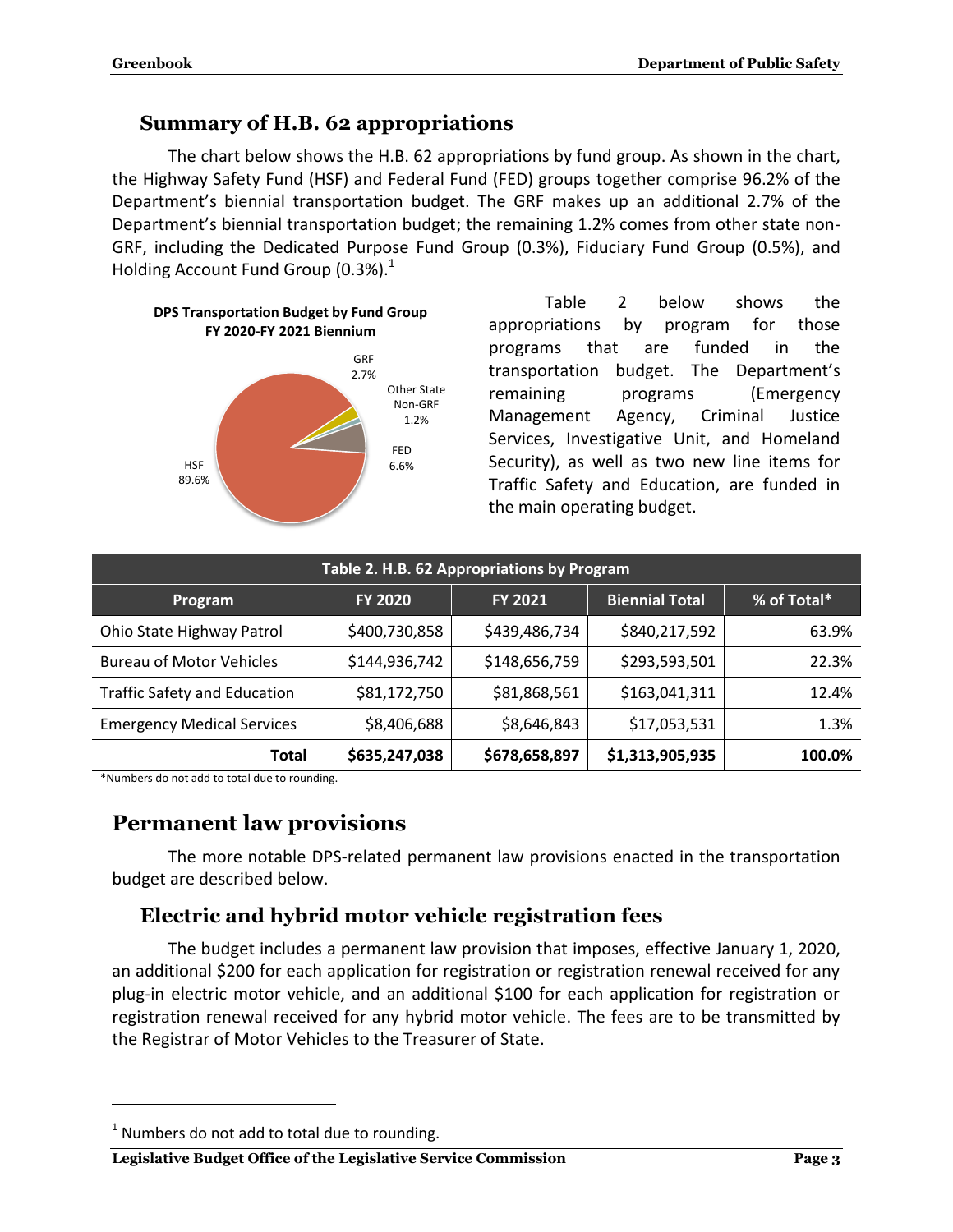The Treasurer is required to divide the money as follows: 55% to the Highway Operating Fund (Fund 7002), which is used by the Department of Transportation, and 45% among municipal corporations, counties, and townships. The money can only be used for: (1) construction, maintenance, and repair of roads and bridges, (2) operational costs of applicable state agencies, and (3) as a match for other revenue for these purposes. This provision is expected to generate registration fees totaling approximately \$7.3 million in FY 2020 and \$15.8 million in FY 2021.

## <span id="page-5-0"></span>**Single license plate requirement**

The budget includes a permanent law provision that, effective July 1, 2020, replaces the requirement that most motor vehicles, including passenger vehicles, display two license plates with a requirement that a single license plate be displayed. As a result, the Bureau of Motor Vehicles' license plate production and distribution costs are expected to decrease by up to \$1.4 million or more annually. As citations will no longer be issued for failure to display two plates, (1) the state will lose minimal annual fine and court cost revenue, and (2) counties, municipalities, and townships statewide will lose up to between \$120,000 and \$240,000 or more annually.

## <span id="page-5-1"></span>**Municipal and township license taxes**

The budget includes a permanent law provision that permits a municipal corporation or a township board of trustees to levy an additional \$5 annual license tax per motor vehicle that is registered within the municipal corporation or the unincorporated territory of the township for specified purposes. As a result, there may be a potentially significant annual revenue gain for municipal corporations and townships, as the maximum amount of local permissive taxes that may be levied per taxing district will increase from \$25 to \$30, or by \$5 per vehicle.

## <span id="page-5-2"></span>**Financial Responsibility Random Verification Program**

The budget bill repeals, effective January 1, 2020, a provision of current law which authorizes the Financial Responsibility Random Verification Program managed by the Bureau of Motor Vehicles. The program randomly selects motor vehicle owners whose motor vehicles are registered in Ohio to provide proof of financial responsibility (automobile insurance) with regard to the registered motor vehicle. The program's elimination potentially creates an annual expenditure savings of approximately \$600,000, with a related loss of license reinstatement fee revenues, which totaled more than \$1.5 million in each of FYs 2017 and 2018.

## <span id="page-5-3"></span>**Deputy registrar service fees**

The budget amends permanent law to require the Registrar of Motor Vehicles to adopt new rules, not later than 90 days after the bill's effective date, to establish a deputy registrar service fee that is between \$3.50 and \$5.25. Under current law, the Registrar has the authority to establish, by rule, the deputy registrar service fee, which compensates deputy registrars for performing certain transactions on behalf of the Registrar (e.g., issuing driver's licenses and vehicle registrations). The fee is currently set at \$3.50.

H.B. 166 subsequently superseded the H.B. 62 provision with a permanent law provision that requires the Registrar to adopt rules to set the deputy registrar service fee at \$5.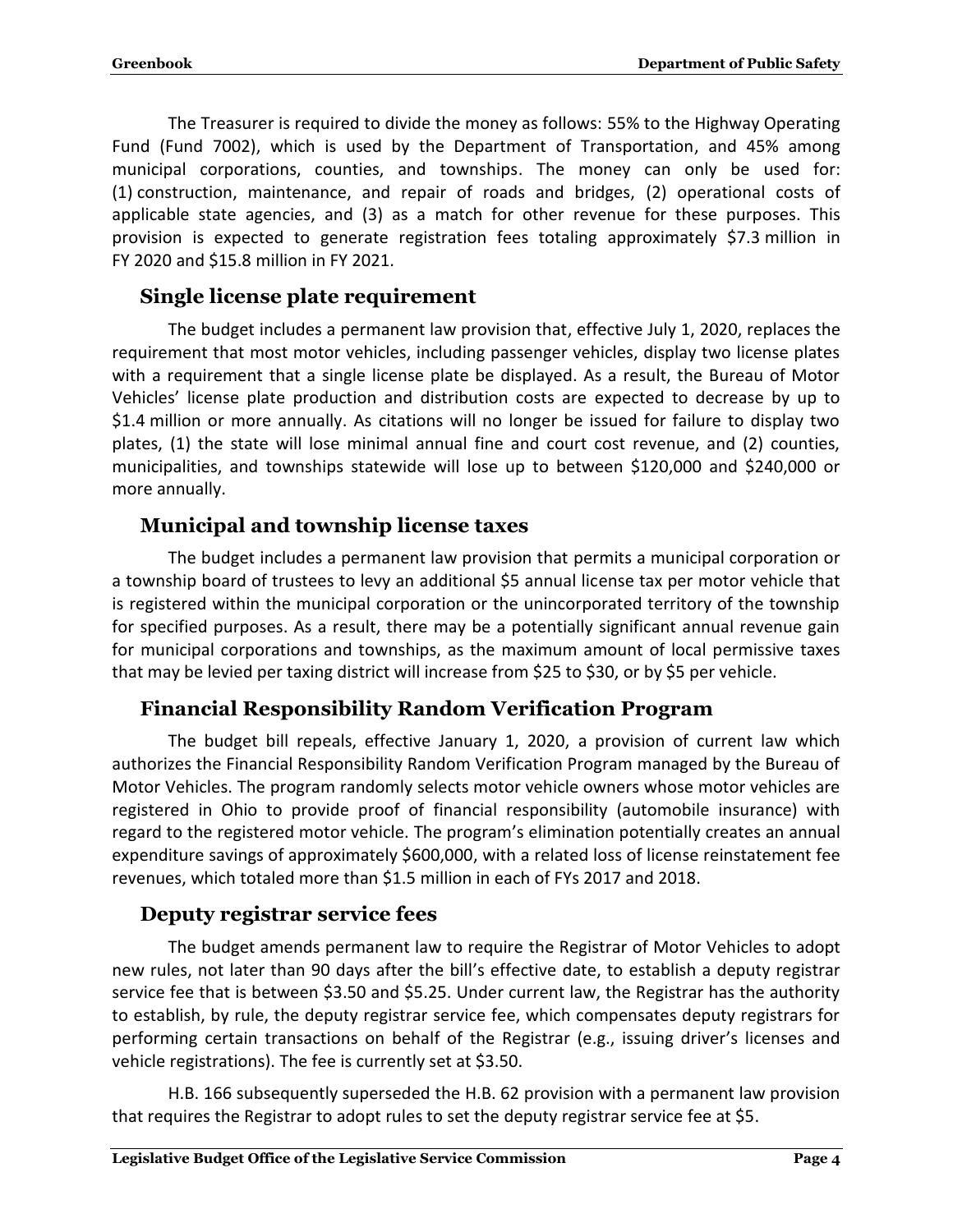## <span id="page-6-0"></span>**Analysis of FY 2020-FY 2021 budget**

## <span id="page-6-1"></span>**Introduction**

This section provides an analysis of the funding for each appropriation line item (ALI) included in the transportation budget, H.B. 62, for the Department of Public Safety. For organizational purposes, these ALIs are grouped into six major categories based on their funding purposes. The analysis for an ALI with a lower category or subcategory designation will appear before that for an ALI with a higher category or subcategory designation. That is, the analysis for an ALI with a category designation of C1:8 will appear before the analysis for an ALI with a category designation of C2:1 and the analysis for an ALI with a category designation of C1:3 will appear before the analysis for an ALI with a category designation of C1:8.

To aid the reader in locating each ALI in the analysis, the following table shows the category in which each ALI has been placed, listing the ALIs in order within their respective fund groups and funds. This is the same order the ALIs appear in the DPS section of the budget bill.

In the analysis, each ALI's actual expenditures for FY 2019 and appropriations for FY 2020 and FY 2021 are listed in a table. Following the table, a narrative describes how the appropriation is to be used.

|                  | Categorization of DPS's Appropriation Line Items for Analysis of FY 2020-FY 2021 Budget |                                                        |     |                                   |  |  |
|------------------|-----------------------------------------------------------------------------------------|--------------------------------------------------------|-----|-----------------------------------|--|--|
| <b>Fund</b>      | <b>ALI</b>                                                                              | <b>ALI Name</b>                                        |     | <b>Category</b>                   |  |  |
|                  | <b>General Revenue Fund</b>                                                             |                                                        |     |                                   |  |  |
| GRF              | 761408                                                                                  | <b>Highway Patrol Operating Expenses</b>               | 1:1 | Ohio State Highway Patrol         |  |  |
|                  | <b>Highway Safety Fund Group</b>                                                        |                                                        |     |                                   |  |  |
| 5TM <sub>0</sub> | 761401                                                                                  | Public Safety Facilities Lease Rental Bond<br>Payments | 5:1 | Debt Service                      |  |  |
| 5TM <sub>0</sub> | 762321                                                                                  | Operating Expense - BMV                                | 2:1 | <b>Bureau of Motor Vehicles</b>   |  |  |
| 5TM <sub>0</sub> | 762636                                                                                  | <b>Financial Responsibility Compliance</b>             | 2:2 | <b>Bureau of Motor Vehicles</b>   |  |  |
| 5TM <sub>0</sub> | 762637                                                                                  | Local Immobilization Reimbursement                     | 2:3 | <b>Bureau of Motor Vehicles</b>   |  |  |
| 5TM <sub>0</sub> | 764321                                                                                  | Operating Expense - Highway Patrol                     | 1:1 | Ohio State Highway Patrol         |  |  |
| 5TM <sub>0</sub> | 764605                                                                                  | <b>Motor Carrier Enforcement Expenses</b>              | 1:2 | Ohio State Highway Patrol         |  |  |
| 5TM <sub>0</sub> | 769636                                                                                  | Administrative Expenses - Highway Purposes             | 3:1 | Traffic Safety and Education      |  |  |
| 8370             | 764602                                                                                  | <b>Turnpike Policing</b>                               | 1:3 | Ohio State Highway Patrol         |  |  |
| 83C0             | 764630                                                                                  | Contraband, Forfeiture, and Other                      | 1:4 | Ohio State Highway Patrol         |  |  |
| 83F0             | 764657                                                                                  | Law Enforcement Automated Data System                  | 1:5 | Ohio State Highway Patrol         |  |  |
| 83G0             | 764633                                                                                  | <b>OMVI Enforcement/Education</b>                      | 1:6 | Ohio State Highway Patrol         |  |  |
| 83M0             | 765624                                                                                  | Operating - EMS                                        | 4:1 | <b>Emergency Medical Services</b> |  |  |
| 83M0             | 765640                                                                                  | $EMS - Grants$                                         | 4:2 | <b>Emergency Medical Services</b> |  |  |
| 8400             | 764607                                                                                  | <b>State Fair Security</b>                             | 1:7 | Ohio State Highway Patrol         |  |  |
| 8400             | 764617                                                                                  | Security and Investigations                            | 1:8 | Ohio State Highway Patrol         |  |  |

**Legislative Budget Office of the Legislative Service Commission Page 5**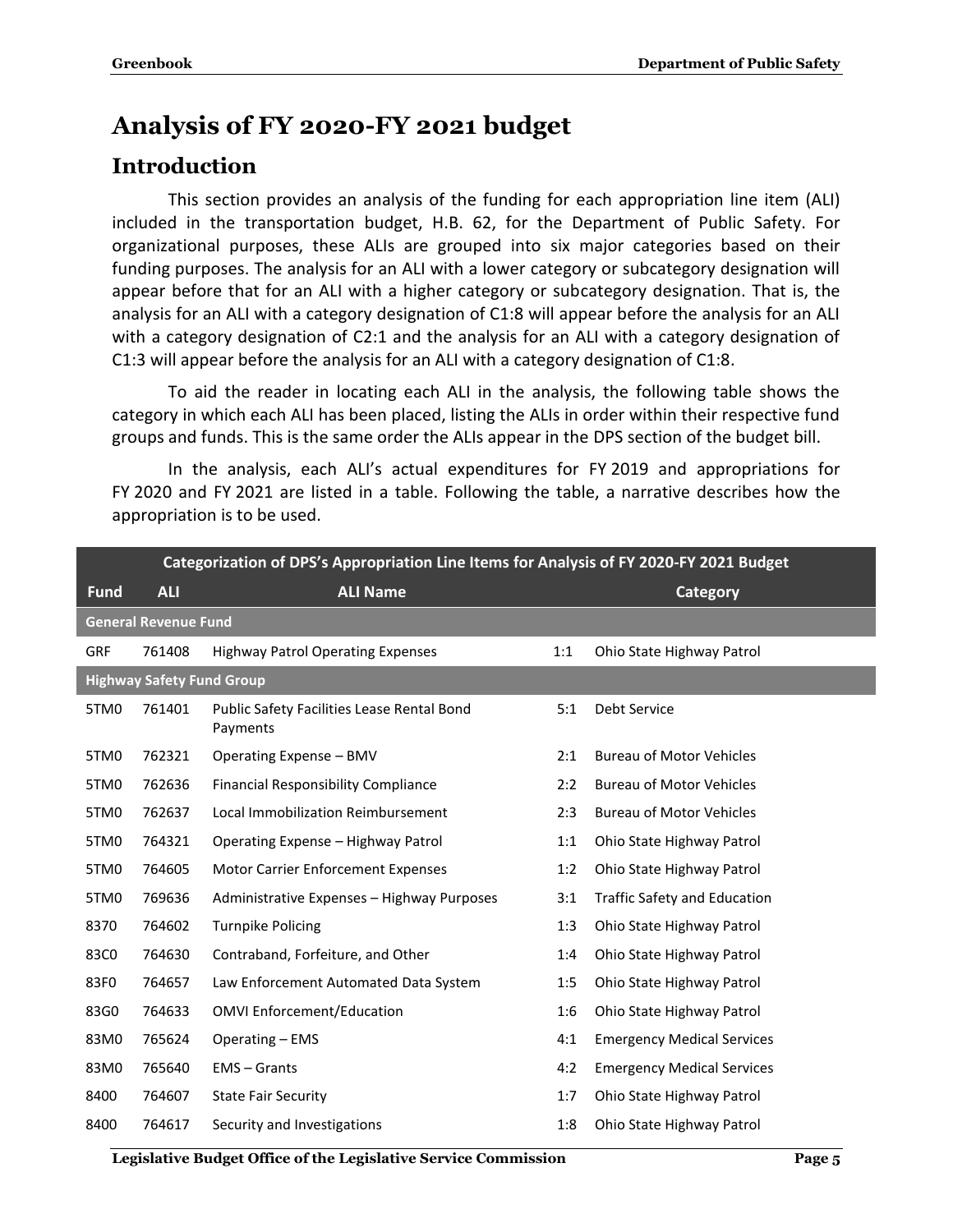|                  | Categorization of DPS's Appropriation Line Items for Analysis of FY 2020-FY 2021 Budget |                                                                 |      |                                     |  |  |
|------------------|-----------------------------------------------------------------------------------------|-----------------------------------------------------------------|------|-------------------------------------|--|--|
| <b>Fund</b>      | <b>ALI</b>                                                                              | <b>ALI Name</b>                                                 |      | <b>Category</b>                     |  |  |
| 8400             | 764626                                                                                  | State Fairgrounds Police Force                                  | 1:7  | Ohio State Highway Patrol           |  |  |
| 8460             | 761625                                                                                  | Motorcycle Safety Education                                     | 2:4  | <b>Bureau of Motor Vehicles</b>     |  |  |
| 8490             | 762627                                                                                  | Automated Title Processing Board                                | 2:5  | <b>Bureau of Motor Vehicles</b>     |  |  |
| 8490             | 762630                                                                                  | <b>Electronic Liens and Titles</b>                              | 2:6  | <b>Bureau of Motor Vehicles</b>     |  |  |
|                  |                                                                                         | <b>Dedicated Purpose Fund Group</b>                             |      |                                     |  |  |
| 5390             | 762614                                                                                  | Motor Vehicle Dealers Board                                     | 2:7  | <b>Bureau of Motor Vehicles</b>     |  |  |
| 5FF <sub>0</sub> | 762621                                                                                  | Indigent Interlock and Alcohol Monitoring                       | 2:8  | <b>Bureau of Motor Vehicles</b>     |  |  |
| 5Y10             | 764695                                                                                  | State Highway Patrol Continuing Professional<br><b>Training</b> | 1:9  | Ohio State Highway Patrol           |  |  |
|                  | <b>Fiduciary Fund Group</b>                                                             |                                                                 |      |                                     |  |  |
| 5J90             | 761678                                                                                  | Federal Salvage/GSA                                             | 3:2  | <b>Traffic Safety and Education</b> |  |  |
| 5V10             | 762682                                                                                  | License Plate Contributions                                     | 2:9  | <b>Bureau of Motor Vehicles</b>     |  |  |
|                  |                                                                                         | <b>Holding Account Fund Group</b>                               |      |                                     |  |  |
| R024             | 762619                                                                                  | Unidentified Motor Vehicle Receipts                             | 6:1  | Revenue Distribution                |  |  |
| R052             | 762623                                                                                  | <b>Security Deposits</b>                                        | 6:2  | Revenue Distribution                |  |  |
|                  | <b>Federal Fund Group</b>                                                               |                                                                 |      |                                     |  |  |
| 3DU0             | 762628                                                                                  | <b>BMV Grants</b>                                               | 2:10 | <b>Bureau of Motor Vehicles</b>     |  |  |
| 3GR0             | 764693                                                                                  | Highway Patrol Justice Contraband                               | 1:10 | Ohio State Highway Patrol           |  |  |
| 3GS0             | 764694                                                                                  | Highway Patrol Treasury Contraband                              | 1:10 | Ohio State Highway Patrol           |  |  |
| 3GU0             | 761610                                                                                  | Information and Education Grant                                 | 3:3  | <b>Traffic Safety and Education</b> |  |  |
| 3GU0             | 764608                                                                                  | <b>Fatality Analysis Report System Grant</b>                    | 1:11 | Ohio State Highway Patrol           |  |  |
| 3GU0             | 764610                                                                                  | <b>Highway Safety Programs Grant</b>                            | 1:12 | Ohio State Highway Patrol           |  |  |
| 3GU0             | 764659                                                                                  | Motor Carrier Safety Assistance Program Grant                   | 1:2  | Ohio State Highway Patrol           |  |  |
| 3GU0             | 765610                                                                                  | <b>EMS Grants</b>                                               | 4:2  | <b>Emergency Medical Services</b>   |  |  |
| 3GV0             | 761612                                                                                  | <b>Traffic Safety Action Plan Grants</b>                        | 3:4  | Traffic Safety and Education        |  |  |

## <span id="page-7-0"></span>**Category 1: Ohio State Highway Patrol**

The line items in this category are used by the Ohio State Highway Patrol to support its highway and nonhighway law enforcement programs, including an estimated 2,561 full-time equivalent (FTE) staff during the FY 2020-FY 2021 biennium.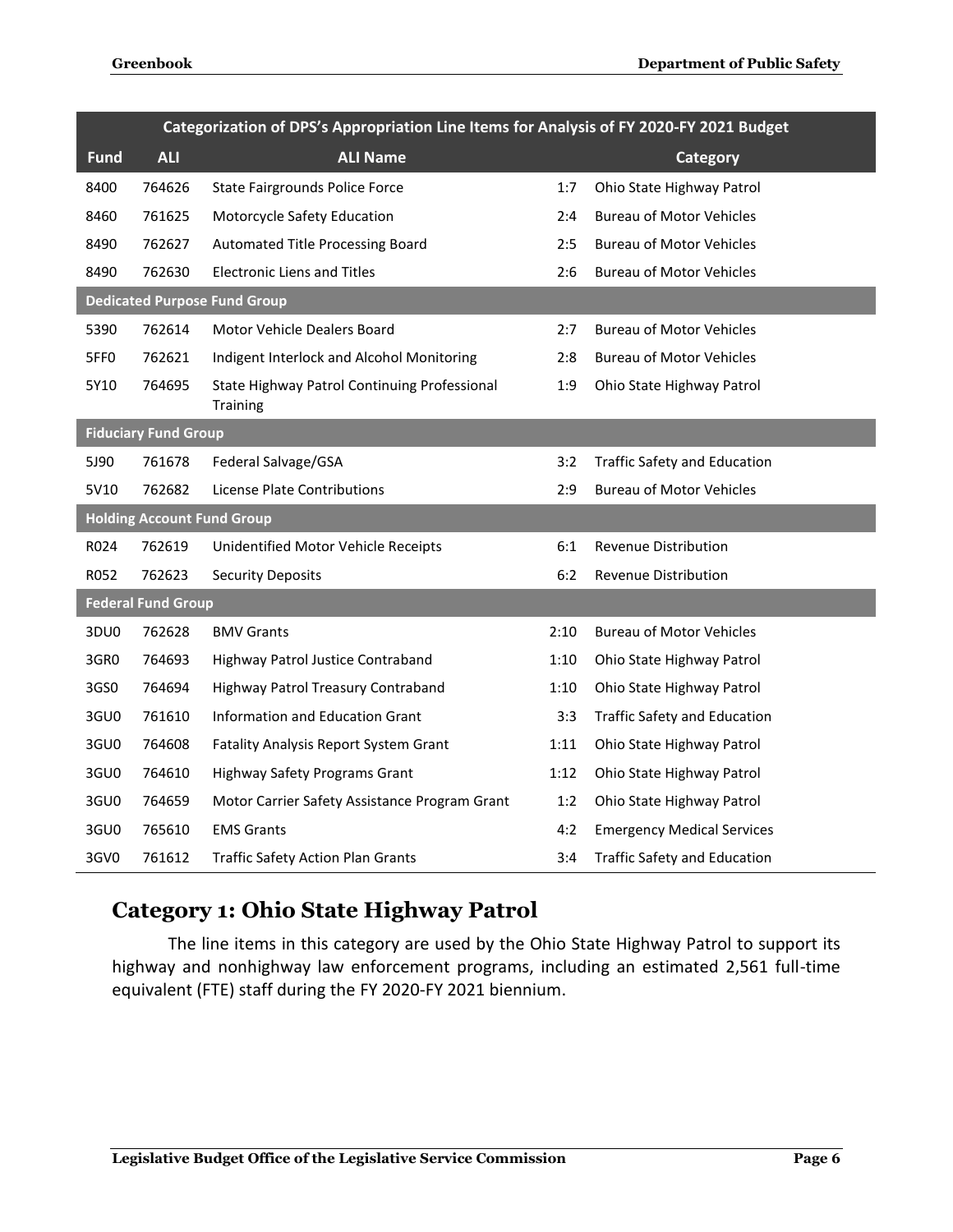## <span id="page-8-0"></span>**C1:1: Highway Patrol Operating Expenses (ALIs 761408 and 764321)**

| Fund/ALI                                               | <b>FY 2019</b><br><b>Actual</b> | <b>FY 2020</b><br>Appropriation | <b>FY 2021</b><br>Appropriation |
|--------------------------------------------------------|---------------------------------|---------------------------------|---------------------------------|
| GRF ALI 761408, Highway Patrol Operating Expenses      | \$0                             | S0                              | \$35,000,000                    |
| % change                                               | $\qquad \qquad -$               | --                              | N/A                             |
| 5TM0 ALI 764321, Operating Expense - Highway<br>Patrol | \$308,828,519                   | \$345,534,531                   | \$349,339,662                   |
| % change                                               | $- -$                           | 11.9%                           | 1.1%                            |

These two line items are used to support the Patrol's operating expenses. The appropriated amounts for each line item in each fiscal year will be allocated entirely for operating expenses, mostly personal services/payroll. The majority of the money appropriated for this purpose comes from the Public Safety – Highway Purposes Fund (Fund 5TM0), which consists of various taxes, fees, and fines related to the registration and operation of vehicles on public highways. ALI 764321, Operating Expense – Highway Patrol, is one of seven line items used by the Department that draw their appropriations from Fund 5TM0.

H.B. 166 subsequently amended H.B. 62 to decrease the FY 2021 appropriation for line item 764321 by \$35 million, from \$349,339,662 to \$314,339,662.

#### <span id="page-8-1"></span>**C1:2: Motor Carrier Enforcement and Safety Assistance Program (ALIs 764605 and 764659)**

| Fund/ALI                                                          | FY 2019<br>Actual | <b>FY 2020</b><br>Appropriation | <b>FY 2021</b><br>Appropriation |
|-------------------------------------------------------------------|-------------------|---------------------------------|---------------------------------|
| 5TM0 ALI 764605, Motor Carrier Enforcement<br>Expenses            | \$2,284,876       | \$4,283,940                     | \$4,308,088                     |
| % change                                                          | $- -$             | 87.5%                           | 0.6%                            |
| 3GU0 ALI 764659, Motor Carrier Safety Assistance<br>Program Grant | \$6,923,189       | \$5,755,900                     | \$5,816,116                     |
| % change                                                          |                   | $-16.9%$                        | 1.1%                            |

These two line items support enforcement of state and federal laws pertaining to the safe operation of commercial motor vehicles under the federal Motor Carrier Safety Assistance Program (MCSAP). MCSAP, a major grant program of the U.S. Department of Transportation for which the Public Utilities Commission has been designated the lead agency in Ohio, is intended to enable recipients to carry out activities and projects that improve commercial motor vehicle safety and compliance with commercial motor vehicle regulations. These funds may be used for projects that are national in scope, increase public awareness and education, demonstrate new technologies, and reduce the number and rate of commercial motor vehicle accidents.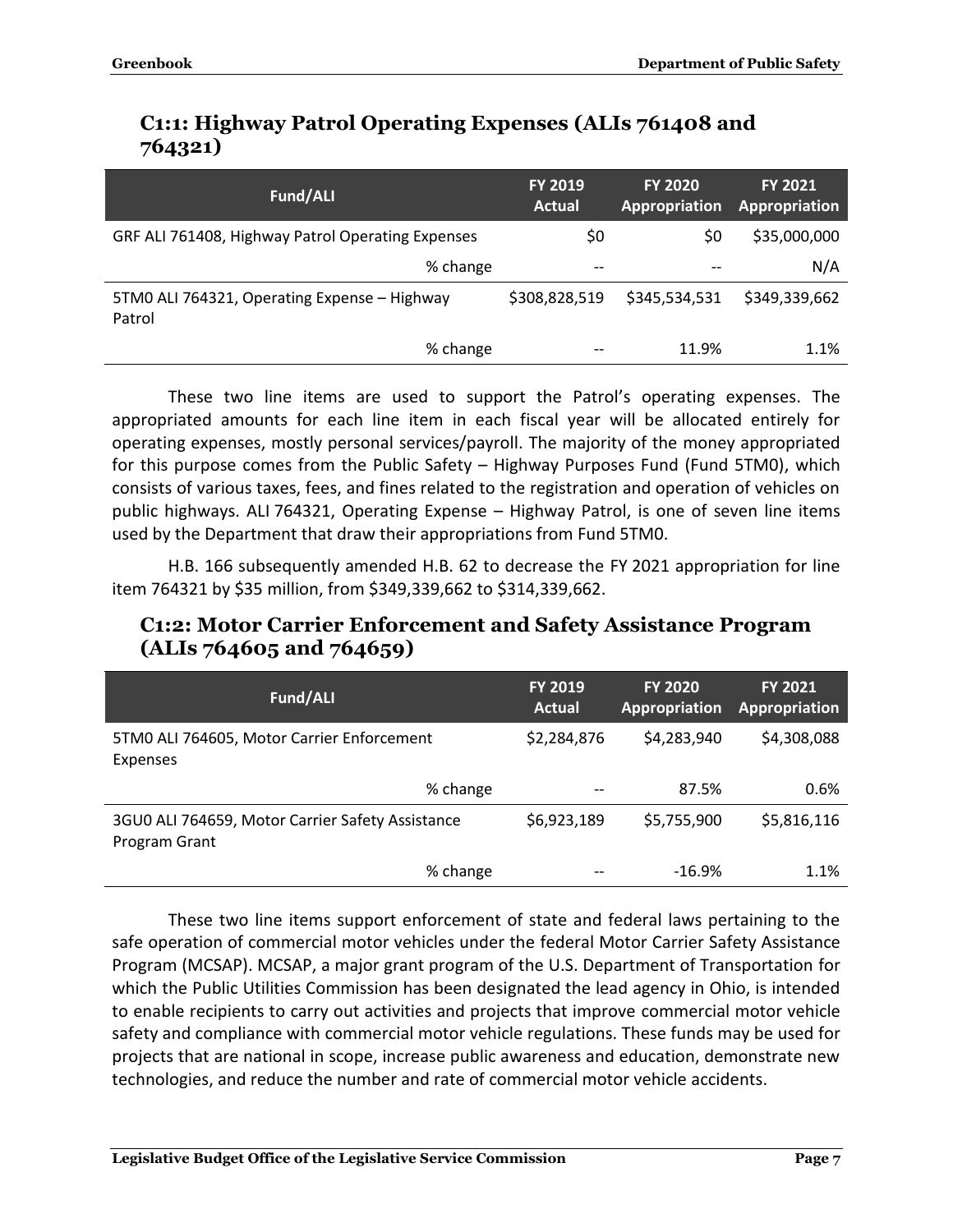#### **Motor Carrier Enforcement Expenses (Fund 5TM0, ALI 764605)**

This line item provides the state's portion of the Patrol's operating expenses under MCSAP. The budget allocates 50%, or around \$2.1 million, of each fiscal year's appropriated amount for personal services/payroll. The remainder in each fiscal year is allocated largely for equipment. Money for this purpose is appropriated from the Public Safety – Highway Purposes Fund (Fund 5TM0), which consists of various taxes, fees, and fines related to the registration and operation of vehicles on public highways. This line item is one of seven line items used by the Department that draw their appropriations from Fund 5TM0.

#### **Motor Carrier Safety Assistance Program Grant (Fund 3GU0, ALI 764659)**

This line item contains the federal grant money appropriated for the Patrol's operating expenses under MCSAP. The budget allocates approximately \$5.4 million, or 93%, from each fiscal year's appropriation for personal services/payroll.

| <b>Fund/ALI</b>                    |          | <b>FY 2019</b><br>Actual | <b>FY 2020</b><br>Appropriation Appropriation | <b>FY 2021</b> |
|------------------------------------|----------|--------------------------|-----------------------------------------------|----------------|
| 8370 ALI 764602, Turnpike Policing |          | \$11,420,552             | \$12,720,330                                  | \$12,840,263   |
|                                    | % change | $--$                     | 11.4%                                         | $0.9\%$        |

## <span id="page-9-0"></span>**C1:3: Turnpike Policing (ALI 764602)**

This line item is supported by contract payments made by the Ohio Turnpike and Infrastructure Commission to reimburse the Patrol for costs incurred in policing the Ohio Turnpike, including: (1) the salaries of employees of the Patrol assigned to policing the Turnpike, (2) the current costs of funding retirement pensions for the employees of the Patrol and of providing workers' compensation for them, (3) the cost of training Patrol troopers and radio operators assigned to Turnpike projects, and (4) the cost of equipment and supplies used by the Patrol in such policing, to the extent that they are not directly furnished by the Commission. The budget allocates 83%, or around \$10.6 million, in each fiscal year for personal services/payroll.

## <span id="page-9-1"></span>**C1:4: Contraband, Forfeiture, and Other (ALI 764630)**

| Fund/ALI                                           | <b>FY 2019</b><br>Actual | <b>FY 2020</b> | <b>FY 2021</b><br>Appropriation Appropriation |
|----------------------------------------------------|--------------------------|----------------|-----------------------------------------------|
| 83C0 ALI 764630, Contraband, Forfeiture, and Other | \$2,049,995              | \$1,210,917    | \$1,213,407                                   |
| % change                                           | $-\!$ $\!-$              | -40.9%         | 0.2%                                          |

This line item consists of money received by the Patrol from the disposal of contraband, proceeds, and instrumentalities forfeited pursuant to the state's criminal and civil forfeiture laws. The Patrol is permitted to utilize the money for law enforcement purposes that are determined to be appropriate, such as canine maintenance costs, fees related to forfeitures, training, community programs, and costs associated with enforcement programs. The appropriated amounts in each fiscal year will be allocated entirely for operating expenses.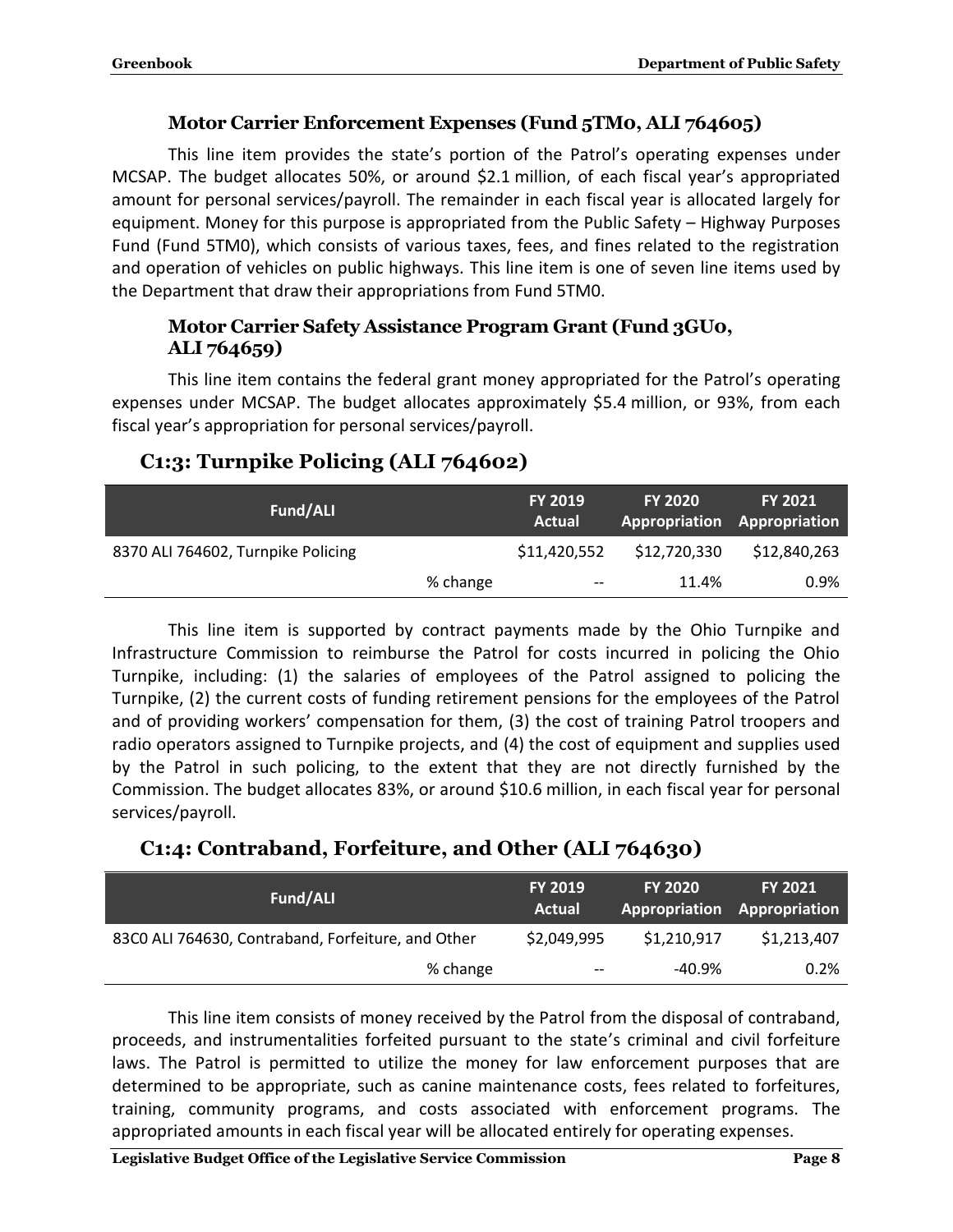| Fund/ALI                                                  | <b>FY 2019</b><br>Actual | <b>FY 2020</b> | <b>FY 2021</b><br>Appropriation Appropriation |
|-----------------------------------------------------------|--------------------------|----------------|-----------------------------------------------|
| 83F0 ALI 764657, Law Enforcement Automated Data<br>System | \$5,058,091              | \$6,903,824    | \$6,441,735                                   |
| % change                                                  | $- -$                    | 36.5%          | $-6.7\%$                                      |

### <span id="page-10-0"></span>**C1:5: Law Enforcement Automated Data System (ALI 764657)**

This line item supports the operation and maintenance of the Law Enforcement Automated Data System (LEADS), a computer communications network allowing local, state, and federal law enforcement agencies to access information on vehicle registration, titling, licensing, outstanding warrants, stolen vehicles, wanted and missing persons, individual criminal histories, and emergency data. Money for this purpose is appropriated from the Law Enforcement Automated Data System Fund (Fund 83F0), which primarily consists of monthly user fees collected from criminal justice agencies in Ohio. The appropriated amounts in each fiscal year will be allocated entirely for operating expenses.

## <span id="page-10-1"></span>**C1:6: OMVI Enforcement/Education (ALI 764633)**

| Fund/ALI                                    | <b>FY 2019</b><br><b>Actual</b> | <b>FY 2020</b><br>Appropriation Appropriation | <b>FY 2021</b> |
|---------------------------------------------|---------------------------------|-----------------------------------------------|----------------|
| 83G0 ALI 764633, OMVI Enforcement/Education | \$235,410                       | \$593,518                                     | \$596,799      |
| % change                                    | $-\!$ $\!-$                     | 152.1%                                        | 0.6%           |

This line item is restricted for use by the Patrol to enforce the state's driving under the influence laws and conduct related educational programs. Money for this purpose is appropriated from the OVI Fines Fund (Fund 83G0), which consists of a designated portion of fines for the offense of driving under the influence of alcohol or other drugs collected from offenders arrested by the Patrol. For each fiscal year, the budget allocates close to equal amounts for personal services/payroll, and supplies and maintenance.

#### <span id="page-10-2"></span>**C1:7: State Fairgrounds Security and Police Force (ALIs 764607 and 764626)**

| Fund/ALI                                        | <b>FY 2019</b><br><b>Actual</b> | <b>FY 2020</b><br>Appropriation | <b>FY 2021</b><br>Appropriation |
|-------------------------------------------------|---------------------------------|---------------------------------|---------------------------------|
| 8400 ALI 764607, State Fair Security            | \$1,370,317                     | \$1,533,397                     | \$1,549,094                     |
| % change                                        | $- -$                           | 11.9%                           | 1.0%                            |
| 8400 ALI 764626, State Fairgrounds Police Force | \$981,048                       | \$1,263,762                     | \$1,276,143                     |
| % change                                        | --                              | 28.8%                           | 1.0%                            |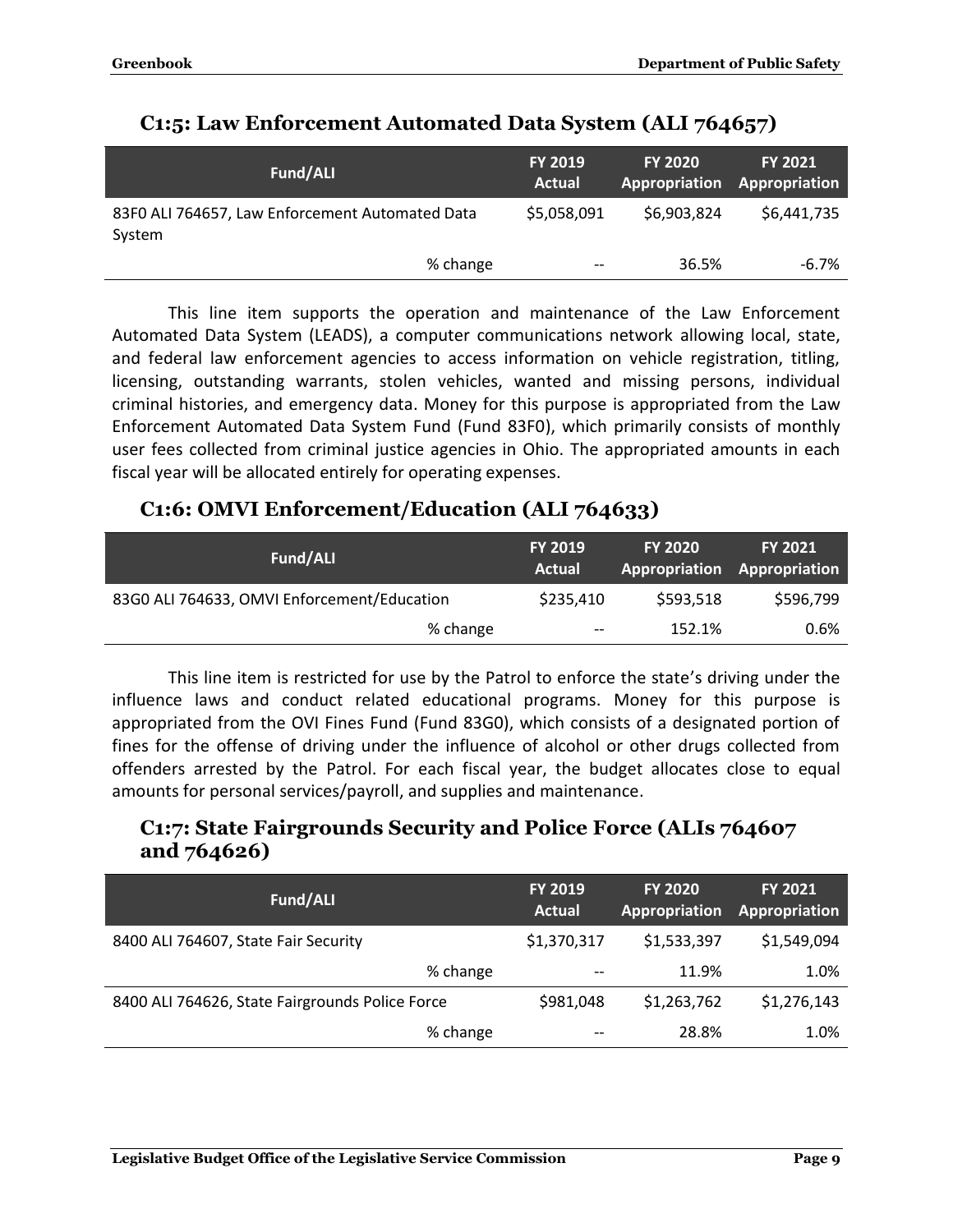The two above line items are supported by money appropriated from the Security, Investigations, and Policing Fund (Fund 8400), which largely consists of 45% of fines, forfeited bonds, and forfeited bail collected from persons apprehended or arrested by the Patrol. These two line items are two of three used by the Patrol that draw their appropriations from Fund 8400.

#### **State Fair Security (ALI 764607)**

This line item supports the operating expenses incurred by the Patrol in performing its duties at the Ohio State Fair. The budget allocates almost the entire appropriation in each fiscal year for personal services/payroll.

#### **State Fairgrounds Police Force (ALI 764626)**

This line item supports traffic control and security for the Ohio Expositions Commission on a full-time, year-round basis. The budget allocates 87%, or \$1.1 million, in each fiscal year, for personal services/payroll.

#### <span id="page-11-0"></span>**C1:8: Security and Investigations (ALI 764617)**

| Fund/ALI                                     | <b>FY 2019</b><br><b>Actual</b> | <b>FY 2020</b> | <b>FY 2021</b><br><b>Appropriation Appropriation</b> |
|----------------------------------------------|---------------------------------|----------------|------------------------------------------------------|
| 8400 ALI 764617, Security and Investigations | \$11,470,319                    | \$15,333,469   | \$15,469,782                                         |
| % change                                     | $\hspace{0.05cm} \textbf{--}$   | 33.7%          | 0.9%                                                 |

This line item supports: (1) security for the Governor, other officials and dignitaries, Capitol Square, and other state property, (2) response to critical incidents, such as riots, anywhere in the state, and (3) major criminal investigations and other off-highway investigations that involve state property interests. The budget allocates close to 80%, or around \$12 million, in each fiscal year, for personal services/payroll.

Money for this purpose is appropriated from the Security, Investigations, and Policing Fund (Fund 8400), which largely consists of 45% of fines, forfeited bonds, and forfeited bail collected from persons apprehended or arrested by the Patrol. This line item is one of three used by the Patrol that draw their appropriations from Fund 8400.

## <span id="page-11-1"></span>**C1:9: State Highway Patrol Continuing Professional Training (ALI 764695)**

| Fund/ALI                                                                         | <b>FY 2019</b><br><b>Actual</b> | <b>FY 2020</b><br>Appropriation Appropriation | <b>FY 2021</b> |
|----------------------------------------------------------------------------------|---------------------------------|-----------------------------------------------|----------------|
| 5Y10 ALI 764695, State Highway Patrol Continuing<br><b>Professional Training</b> | \$75                            | \$134,000                                     | \$134,000      |
| % change                                                                         | $- -$                           | 177,973.1%                                    | 0.0%           |

This line item receives reimbursement money from the Attorney General for the costs of certain continuing professional training programs that are successfully completed by the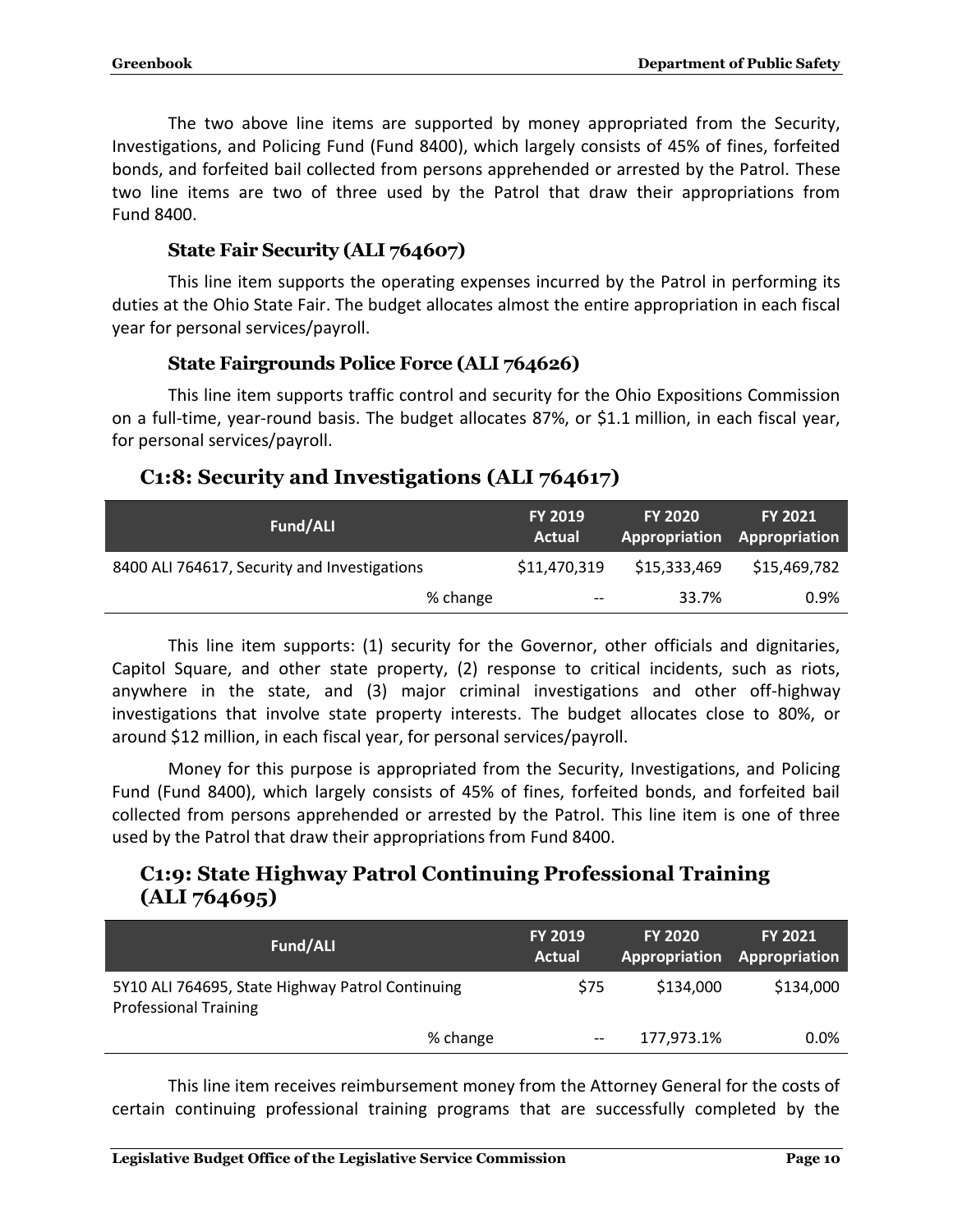Patrol's troopers and supports the Patrol's continuing professional education programs. The appropriated amounts in each fiscal year will be allocated entirely for operating expenses.

| Fund/ALI                                               |          | <b>FY 2019</b><br><b>Actual</b> | <b>FY 2020</b><br>Appropriation | <b>FY 2021</b><br>Appropriation |
|--------------------------------------------------------|----------|---------------------------------|---------------------------------|---------------------------------|
| 3GR0 ALI 764693, Highway Patrol Justice Contraband     |          | \$2,305,611                     | \$1,230,549                     | \$1,234,258                     |
|                                                        | % change |                                 | -46.6%                          | 0.3%                            |
| 3GS0 ALI 764694, Highway Patrol Treasury<br>Contraband |          | \$296,150                       | \$21,000                        | \$21,000                        |
|                                                        | % change |                                 | $-92.2%$                        | 0.0%                            |

## <span id="page-12-0"></span>**C1:10: Highway Patrol Contraband (ALIs 764693 and 767694)**

The Patrol utilizes the money appropriated to these two line items for law enforcement purposes that are consistent with guidelines under the Federal Equitable Sharing Program. Examples include canine maintenance costs, criminal interdiction training and equipment, and crime laboratory equipment needs.

#### **Highway Patrol Justice Contraband (ALI 764693)**

This line item is supported by money appropriated from the Highway Patrol Justice Contraband Fund (Fund 3GR0), which consists of proceeds that the Patrol receives as a result of directly participating in a U.S. Department of Justice investigation or prosecution which results in a federal forfeiture. Department of Justice investigative agencies include: the Bureau of Alcohol, Tobacco, Firearms and Explosives; the Drug Enforcement Administration; and the Federal Bureau of Investigation. The appropriated amounts in each fiscal year will be allocated entirely for operating expenses.

#### **Highway Patrol Treasury Contraband (ALI 764694)**

This line item is supported by money appropriated from the Highway Patrol Treasury Contraband Fund (Fund 3GS0), which consists of proceeds that the Patrol receives as a result of directly participating in a U.S. Department of Treasury investigation or prosecution which results in a federal forfeiture. Department of Treasury investigative agencies include: Customs and Border Protection, Immigration and Customs Enforcement, Internal Revenue Service, and Secret Service. The appropriated amounts in each fiscal year will be allocated for supplies and maintenance.

## <span id="page-12-1"></span>**C1:11: Fatality Analysis Report System Grant (ALI 764608)**

| Fund/ALI                                                  | <b>FY 2019</b><br><b>Actual</b>                   | <b>FY 2020</b> | <b>FY 2021</b><br>Appropriation Appropriation |
|-----------------------------------------------------------|---------------------------------------------------|----------------|-----------------------------------------------|
| 3GU0 ALI 764608, Fatality Analysis Report System<br>Grant | \$154,183                                         | \$175,000      | \$175,000                                     |
|                                                           | % change<br>$\hspace{0.05cm}$ – $\hspace{0.05cm}$ | 13.5%          | 0.0%                                          |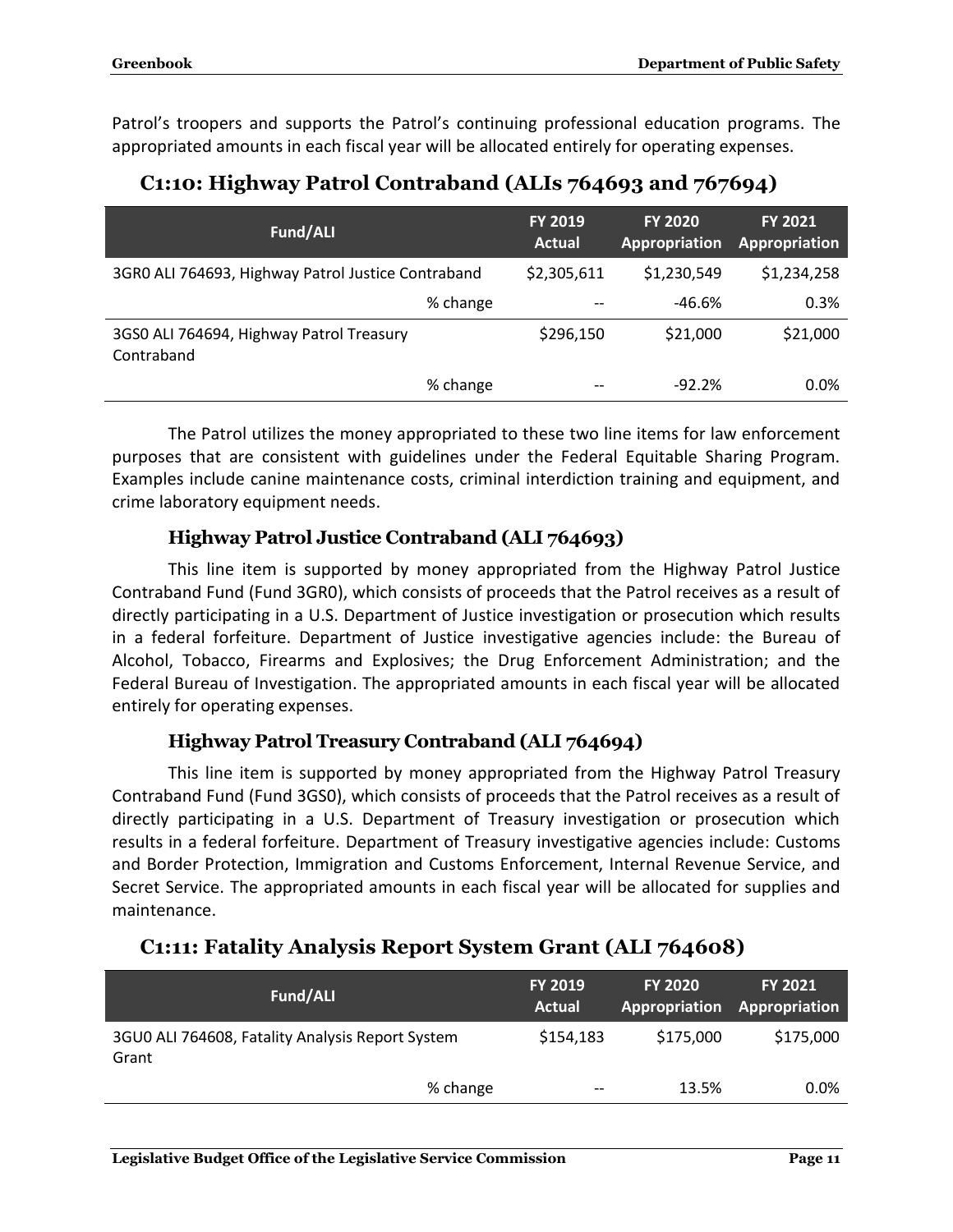This line item is supported by a federal grant that is used to pay for a portion of the Patrol's costs of collecting and sharing traffic crash data, including data specific to fatal crashes, through the Fatality Analysis Reporting System. The budget allocates \$150,000, or 86%, in each fiscal year for personal services/payroll. The appropriated amounts in each fiscal year will be allocated entirely for operating expenses, mostly personal services/payroll.

| Fund/ALI                                       | <b>FY 2019</b><br>Actual | <b>FY 2020</b> | <b>FY 2021</b><br>Appropriation Appropriation |
|------------------------------------------------|--------------------------|----------------|-----------------------------------------------|
| 3GU0 ALI 764610, Highway Safety Programs Grant | \$4,480,147              | \$4,036,721    | \$4,071,387                                   |
| % change                                       | $- -$                    | $-9.9%$        | $0.9\%$                                       |

#### <span id="page-13-0"></span>**C1:12: Highway Safety Programs Grant (ALI 764610)**

This line item is primarily used to reimburse the Patrol for operating costs related to certain federally funded highway safety programs and activities. The budget allocates approximately \$3.1 million, or 76%, in each fiscal year for personal services/payroll.

## <span id="page-13-1"></span>**Category 2: Bureau of Motor Vehicles**

This category of line items provides funds for the Department's Bureau of Motor Vehicles (BMV). The BMV is responsible for the examination and licensing of drivers, registration of motor vehicles, maintenance of driver and vehicle records, enforcing motor vehicle blocks and suspensions, issuance of motor vehicle dealer and salesperson licenses, collection of motor vehicle registration and permissive taxes, and International Registration Plan revenue. The appropriated amounts will support approximately 686 FTE staff during the FY 2020-FY 2021 biennium.

#### <span id="page-13-2"></span>**C2:1: Operating Expense – BMV (ALI 762321)**

| Fund/ALI                                 | <b>FY 2019</b><br><b>Actual</b> | <b>FY 2020</b><br><b>Appropriation Appropriation</b> | <b>FY 2021</b> |
|------------------------------------------|---------------------------------|------------------------------------------------------|----------------|
| 5TM0 ALI 762321, Operating Expense - BMV | \$103,313,441                   | \$108,178,738                                        | \$111,822,673  |
| % change                                 | $\hspace{0.05cm} \textbf{--}$   | 4.7%                                                 | 3.4%           |

This line item supports the BMV's operating expenses, including defraying the cost of manufacturing license plates and stickers, and covering the cost of motor vehicle registration. Money for this purpose is appropriated from the Public Safety – Highway Purposes Fund (Fund 5TM0), which consists of various taxes, fees, and fines related to the registration and operation of vehicles on public highways. This line item is one of seven line items used by the Department that draw their appropriations from Fund 5TM0. The appropriated amounts in each fiscal year will be allocated entirely for operating expenses.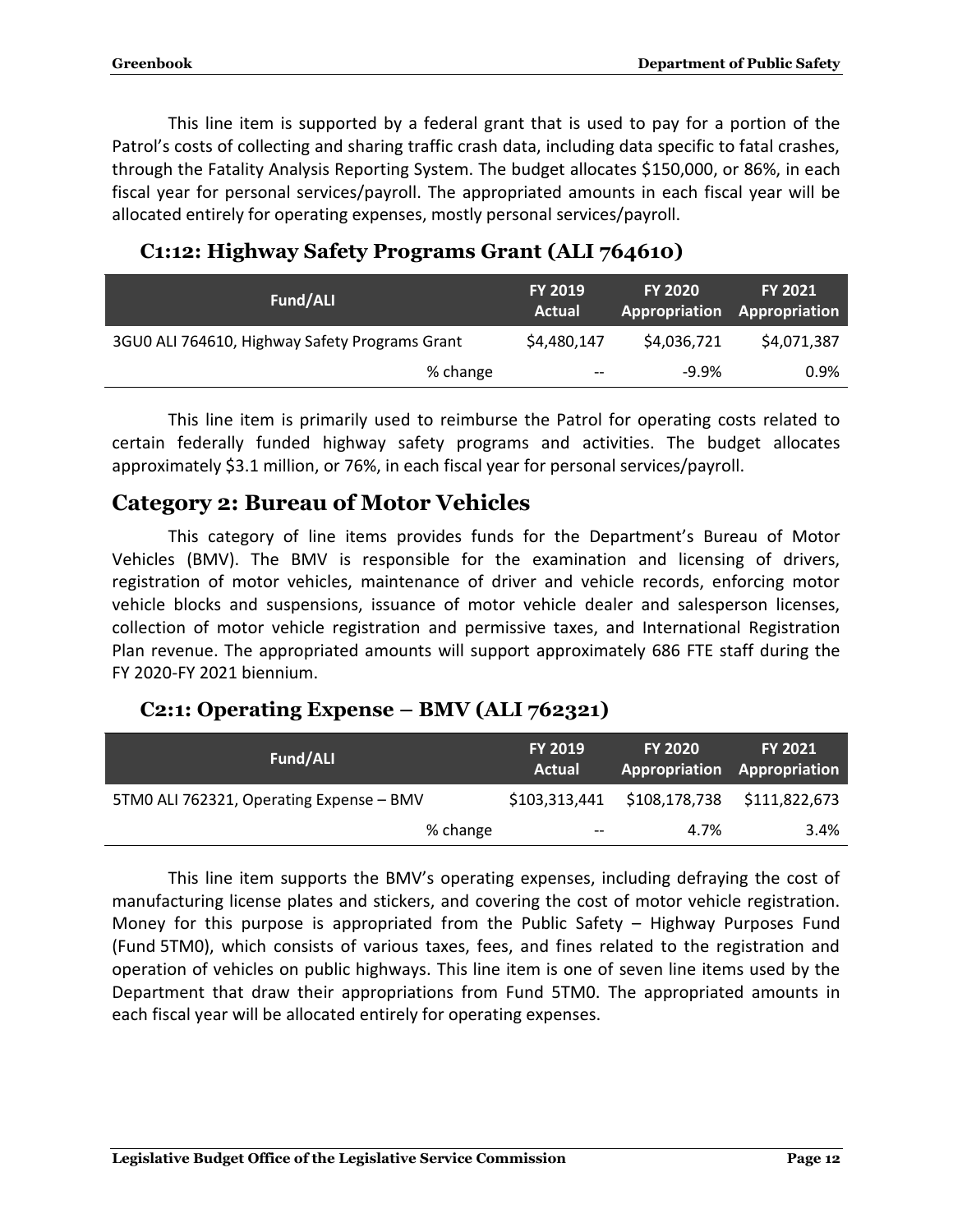| Fund/ALI                                             | <b>FY 2019</b><br>Actual | <b>FY 2020</b><br><b>Appropriation Appropriation</b> | <b>FY 2021</b> |
|------------------------------------------------------|--------------------------|------------------------------------------------------|----------------|
| 5TM0 ALI 762636, Financial Responsibility Compliance | \$4,558,382              | \$5,463,977                                          | \$5,540,059    |
| % change                                             | $- -$                    | 19.9%                                                | 1.4%           |

## <span id="page-14-0"></span>**C2:2: Financial Responsibility Compliance (ALI 762636)**

This line item pays for the operating expenses the BMV incurs to administer and enforce the state's Financial Responsibility Law, which prohibits vehicle owners from operating or allowing the operations of their vehicle without insurance. Money for this purpose is appropriated from the Public Safety – Highway Purposes Fund (Fund 5TM0), which consists of various taxes, fees, and fines related to the registration and operation of vehicles on public highways. This line item is one of seven line items used by the Department that draw their appropriations from Fund 5TM0. The line item's appropriated amounts will be allocated entirely for operating expenses, with \$4.2 million, or 76%, of each fiscal year's funding for personal services/payroll.

## <span id="page-14-1"></span>**C2:3: Local Immobilization Reimbursement (ALI 762637)**

| Fund/ALI                                               |          | <b>FY 2019</b><br>Actual | <b>FY 2020</b> | <b>FY 2021</b><br>Appropriation Appropriation |
|--------------------------------------------------------|----------|--------------------------|----------------|-----------------------------------------------|
| 5TM0 ALI 762637, Local Immobilization<br>Reimbursement |          | \$130,500                | \$200,000      | \$200,000                                     |
|                                                        | % change | $\overline{\phantom{m}}$ | 53.3%          | $0.0\%$                                       |

This line item is used to reimburse the appropriate county, municipality, or law enforcement agency, as designated by the court, the costs it incurred to immobilize a vehicle. Money for this purpose is appropriated from the Public Safety – Highway Purposes Fund (Fund 5TM0), which consists of various taxes, fees, and fines related to the registration and operation of vehicles on public highways. This line item is one of seven line items used by the Department that draw their appropriations from Fund 5TM0.

## <span id="page-14-2"></span>**C2:4: Motorcycle Safety Education (ALI 761625)**

| Fund/ALI                                     | <b>FY 2019</b><br>Actual              | <b>FY 2020</b> | <b>FY 2021</b><br>Appropriation Appropriation |
|----------------------------------------------|---------------------------------------|----------------|-----------------------------------------------|
| 8460 ALI 761625, Motorcycle Safety Education | \$2,978,173                           | \$3,823,000    | \$3,823,000                                   |
| % change                                     | $\hspace{0.05cm}$ – $\hspace{0.05cm}$ | 28.4%          | $0.0\%$                                       |

This line item pays for the operating expenses the Department incurs to administer a mandatory motorcycle safety and education program. The budget allocates \$2.4 million, or 63%, in each fiscal year for grants to reimburse government and not-for-profit agencies that provide motorcycle training courses and community education for safe riding. The remainder in each fiscal year will be used for operating expenses. Money for this purpose is appropriated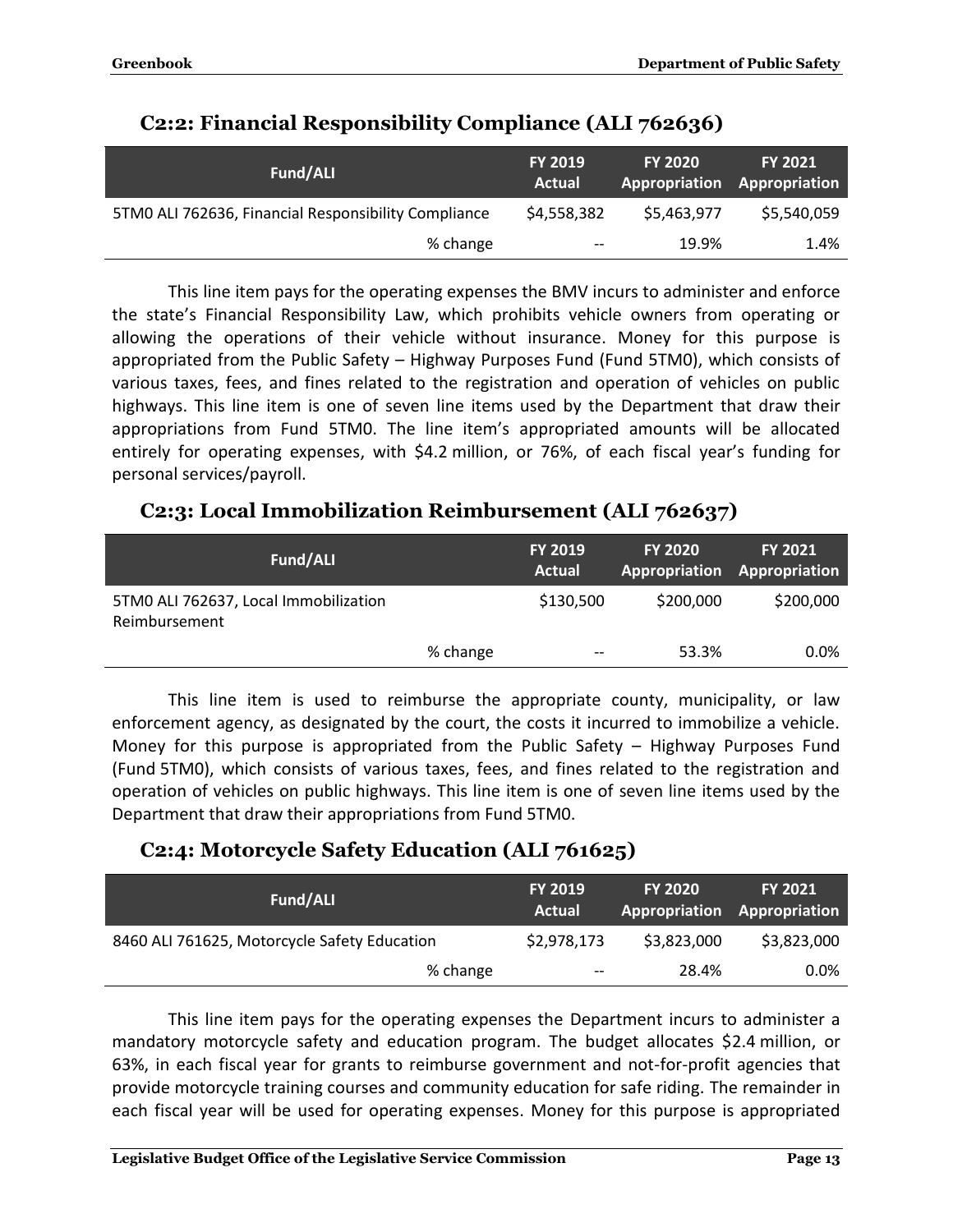from the Motorcycle Safety and Education Fund (Fund 8460), which consists of \$6 of the \$14 annual motorcycle registration fee and the \$50 motorcycle training course tuition fee.

<span id="page-15-0"></span>

| Fund/ALI                                          | <b>FY 2019</b><br>Actual | <b>FY 2020</b><br>Appropriation Appropriation | <b>FY 2021</b> |
|---------------------------------------------------|--------------------------|-----------------------------------------------|----------------|
| 8490 ALI 762627, Automated Title Processing Board | \$11,249,932             | \$16,446,027                                  | \$16,446,027   |
| % change                                          | $- -$                    | 46.2%                                         | 0.0%           |

## **C2:5: Automated Title Processing Board (ALI 762627)**

This line item is used to maintain the automated title processing system (ATPS) for the issuance of motor vehicle, watercraft, off-highway motorcycle, and all-purpose vehicle certificates of title in the offices of the clerks of the courts of common pleas. The ATPS maintains the records of over 90 million motor vehicle and watercraft titles and is used by: (1) 88 clerks of courts of common pleas who operate in 140 title offices across the state, (2) the Ohio Department of Taxation, which uses the system to calculate and collect around \$1.5 billion in taxes related to the sale of motor vehicles and watercraft, (3) the Ohio Department of Natural Resources, which uses the system to issue watercraft titles and collect related fees, and (4) banking and lending institutions that use the system to apply lien notations on titles. The appropriated amounts in each fiscal year will be allocated entirely for operating expenses.

Money for this purpose is appropriated from the Automated Title Processing Fund (Fund 8490), which consists of: (1) \$2 of certificate of title fees generally, (2) \$1 of certificate of title fees for watercraft, (3) \$2 of certificate of title fees for all-purpose vehicles and off-highway motorcycles, and (4) investment earnings.

#### **Fund/ALI FY <sup>2019</sup> Actual FY 2020 Appropriation Appropriation FY 2021** 8490 ALI 762630, Electronic Liens and Titles  $$2,106,810$  \$2,900,000 \$2,900,000 % change  $-$  37.7% 0.0%

## <span id="page-15-1"></span>**C2:6: Electronic Liens and Titles (ALI 762630)**

This line item supports the distribution of money paid to county clerks of courts by lienholders participating in the Electronic Liens and Titling (ELT) Program. The ELT Program allows lienholders, generally financial institutions such as banks and credit unions, to electronically file lien notations on Ohio motor vehicle titles and cancel those liens once the debt has been satisfied.

Money for this purpose is appropriated from the Automated Title Processing Fund (Fund 8490), which consists of: (1) \$2 of certificate of title fees generally, (2) \$1 of certificate of title fees for watercraft, (3) \$2 of certificate of title fees for all-purpose vehicles and off-highway motorcycles, and (4) investment earnings.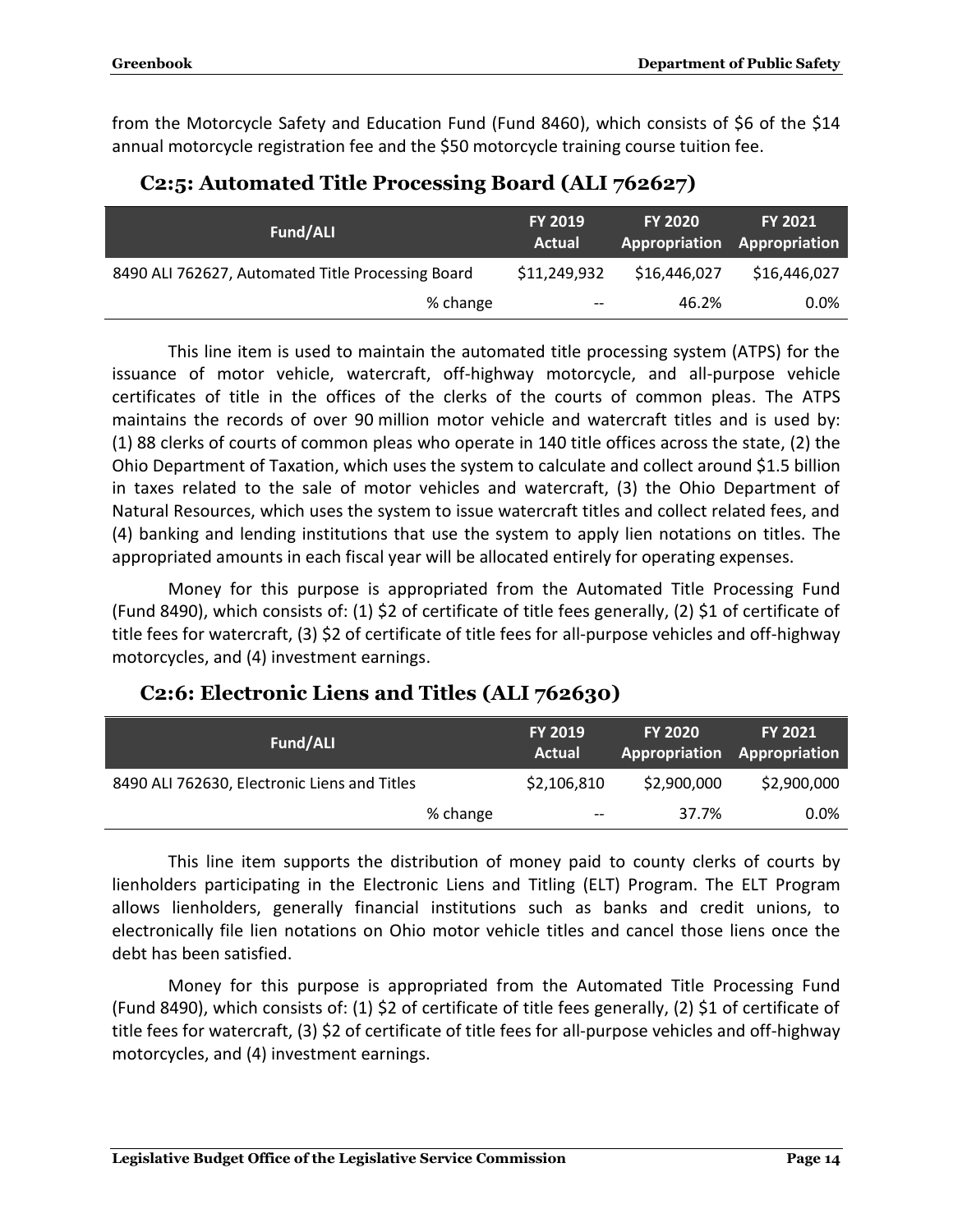| Fund/ALI                                     | <b>FY 2019</b><br>Actual | <b>FY 2020</b><br>Appropriation Appropriation | <b>FY 2021</b> |
|----------------------------------------------|--------------------------|-----------------------------------------------|----------------|
| 5390 ALI 762614, Motor Vehicle Dealers Board | \$25,174                 | \$140,000                                     | \$140,000      |
| % change                                     | $-$                      | 456.1%                                        | $0.0\%$        |

## <span id="page-16-0"></span>**C2:7: Motor Vehicle Dealers Board (ALI 762614)**

This line item supports the operations of the Motor Vehicle Dealers Board, which is charged with licensing and regulating those persons and business entities operating in motor vehicle sales, leasing, and distributing, and the motor vehicle salvage industry. Its appropriation is primarily supported by four cents (4¢) of the fee charged for each certificate of motor vehicle title, which is then credited to the Motor Vehicle Dealers Board Fund (Fund 5390). The appropriated amounts in each fiscal year will be allocated entirely for operating expenses.

## <span id="page-16-1"></span>**C2:8: Indigent Interlock and Alcohol Monitoring (ALI 762621)**

| Fund/ALI                                                      |          | <b>FY 2019</b><br>Actual | <b>FY 2020</b> | <b>FY 2021</b><br><b>Appropriation Appropriation</b> |
|---------------------------------------------------------------|----------|--------------------------|----------------|------------------------------------------------------|
| 5FF0 ALI 762621, Indigent Interlock and Alcohol<br>Monitoring |          | \$1,688,418              | \$2,000,000    | \$2,000,000                                          |
|                                                               | % change | $- -$                    | 18.5%          | $0.0\%$                                              |

The money appropriated to this line item is distributed to counties and municipalities to fund interlock and alcohol monitoring expenses for indigent adult and juvenile offenders. This line item is supported by money appropriated from the Indigent Drivers Interlock and Alcohol Monitoring Fund (Fund 5FF0), which consists of \$50 of the \$475 fee for the reinstatement of a driver's license that was suspended for operating a motor vehicle while under the influence of alcohol or other drugs.

## <span id="page-16-2"></span>**C2:9: License Plate Contributions (ALI 762682)**

| Fund/ALI                                     | <b>FY 2019</b><br><b>Actual</b>                   | <b>FY 2020</b> | <b>FY 2021</b><br>Appropriation Appropriation |
|----------------------------------------------|---------------------------------------------------|----------------|-----------------------------------------------|
| 5V10 ALI 762682, License Plate Contributions | \$2,364,429                                       | \$2,700,000    | \$2,700,000                                   |
|                                              | % change<br>$\hspace{0.05cm}$ – $\hspace{0.05cm}$ | 14.2%          | 0.0%                                          |

This line item's revenue consists of the mandatory contribution paid for the issuance and annual renewal of approximately 200 designated special logo license plates (professional sports, collegiate for participating schools, and certain special interests). The mandatory contribution, which varies by type of plate and ranges from \$5 to \$40, generated over \$3 million in calendar year 2018. These contributions are earmarked for programs related to health, sports, children, pets, colleges, and the environment.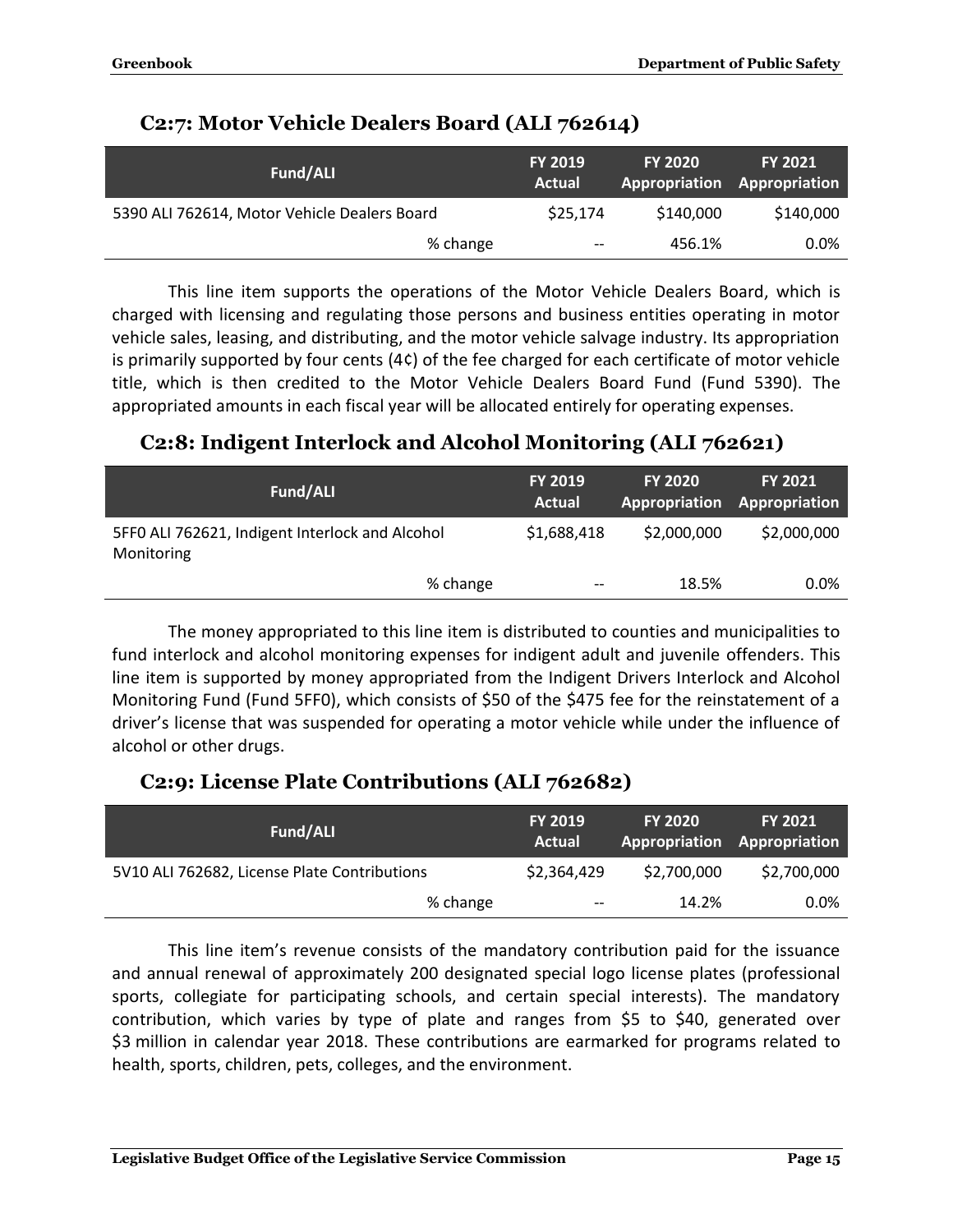## <span id="page-17-0"></span>**C2:10: BMV Grants (ALI 762628)**

| Fund/ALI                    |          | <b>FY 2019</b><br>Actual | <b>FY 2020</b><br>Appropriation Appropriation | <b>FY 2021</b> |
|-----------------------------|----------|--------------------------|-----------------------------------------------|----------------|
| 3DU0 ALI 762628, BMV Grants |          | S0                       | \$1,150,000                                   | \$1,150,000    |
|                             | % change | $-\!$ $\!-$              | N/A                                           | 0.0%           |

This line item is used to expend federal motor vehicle program grants awarded to the BMV. To date, this line item has been solely used to expend grant money awarded through the federal Driver's License Security Grant Program for the purpose of improving the integrity and security of state-issued driver's licenses and identification cards.

## <span id="page-17-1"></span>**Category 3: Traffic Safety and Education**

This category of line items provides funds for approximately 418 FTE staff during the next biennium as well as the following services and activities:

- The Ohio Traffic Safety Office (OTSO), which administers grants from the National Highway Traffic Safety Administration (NHTSA).
- Central administration, which includes the Director's Office, and business, data, fiscal, human resources, information technology, and auditing services that provide management, coordination, and oversight for all other divisions within the Department.

## <span id="page-17-2"></span>**C3:1: Administrative Expenses – Highway Purposes (ALI 769636)**

| Fund/ALI                                                       | <b>FY 2019</b><br>Actual | <b>FY 2020</b> | <b>FY 2021</b><br>Appropriation Appropriation |
|----------------------------------------------------------------|--------------------------|----------------|-----------------------------------------------|
| 5TM0 ALI 769636, Administrative Expenses - Highway<br>Purposes | \$42,763,126             | \$48,326,950   | \$49,020,261                                  |
| % change                                                       | $\qquad \qquad -$        | 13.0%          | 1.4%                                          |

This line item is primarily used for operating expenses associated with the Department's Traffic Safety and Education Program, which includes OTSO and central administration. Money for this purpose is appropriated from the Public Safety – Highway Purposes Fund (Fund 5TM0), which consists of various taxes, fees, and fines related to the registration and operation of vehicles on public highways. This line item is one of seven line items used by the Department that draw their appropriations from Fund 5TM0. The line item's appropriated amounts will be allocated entirely for operating expenses, with about 90% (\$42.8 million in FY 2020 and \$43.5 million in FY 2021) for personal services/payroll.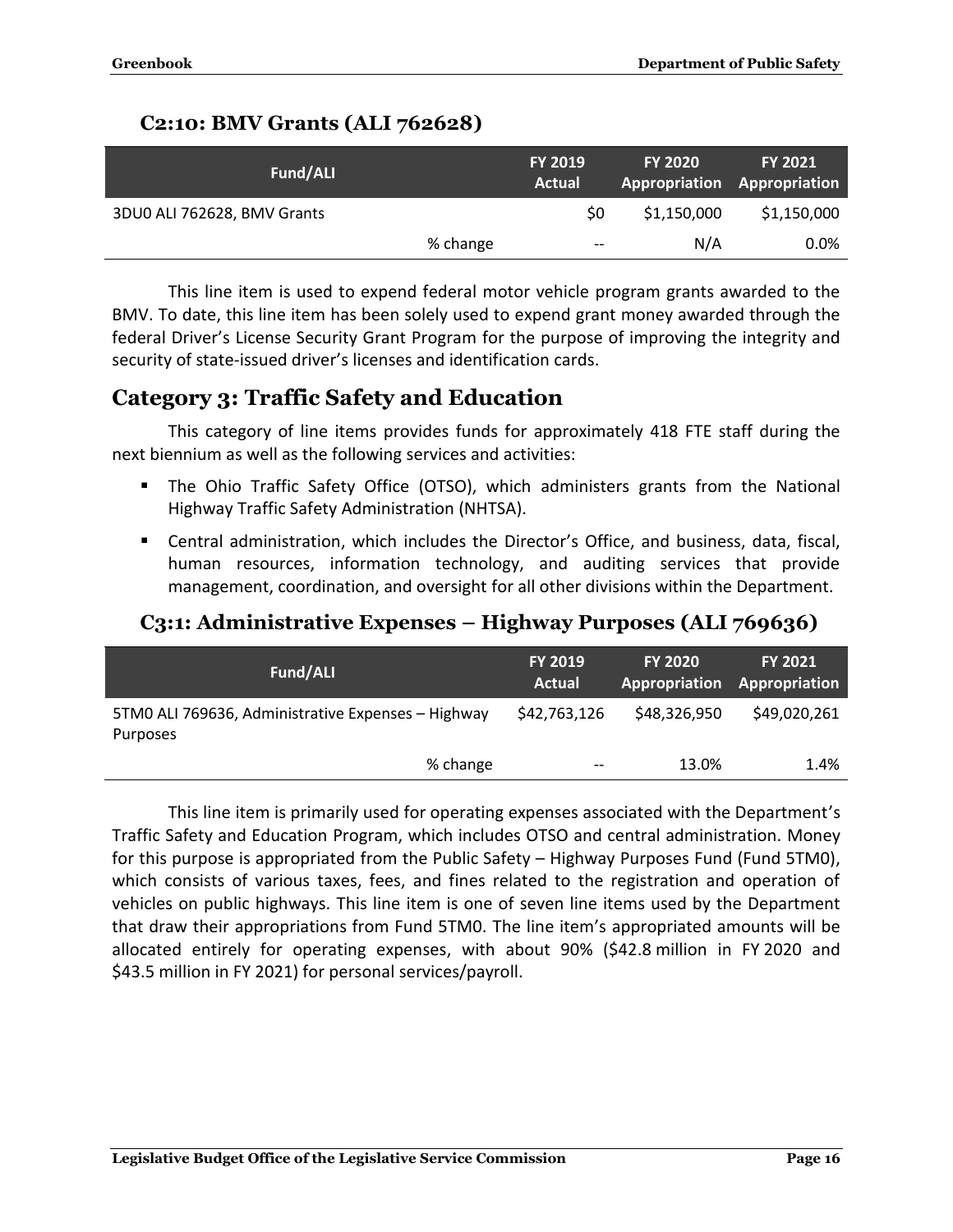## <span id="page-18-0"></span>**C3:2: Federal Salvage/GSA (ALI 761678)**

| Fund/ALI                             |          | <b>FY 2019</b><br>Actual | <b>FY 2020</b><br>Appropriation Appropriation | <b>FY 2021</b> |
|--------------------------------------|----------|--------------------------|-----------------------------------------------|----------------|
| 5J90 ALI 761678, Federal Salvage/GSA |          | \$369,806                | \$750,000                                     | \$750,000      |
|                                      | % change | $-\!$ $\!-$              | 102.8%                                        | $0.0\%$        |

This line item operates as a pass-through account that permits local governments to purchase surplus federal property (e.g., vehicles) from the U.S. General Services Administration (GSA).

## <span id="page-18-1"></span>**C3:3: Information and Education Grant (ALI 761610)**

| Fund/ALI                                         | <b>FY 2019</b><br>Actual              | <b>FY 2020</b> | <b>FY 2021</b><br>Appropriation Appropriation |
|--------------------------------------------------|---------------------------------------|----------------|-----------------------------------------------|
| 3GU0 ALI 761610, Information and Education Grant | \$536,714                             | \$300,000      | \$300,000                                     |
| % change                                         | $\hspace{0.05cm}$ – $\hspace{0.05cm}$ | $-44.1%$       | $0.0\%$                                       |

This line item consists of federal transportation grant money appropriated to pay for operating expenses associated with the Department's Traffic Safety and Education Program, specifically commercial motor vehicle safety and commercial driver's licensing services and activities. The expenses covered by this line item are typically a mix of equipment and purchased personal services.

## <span id="page-18-2"></span>**C3:4: Traffic Safety Action Plan Grants (ALI 761612)**

| Fund/ALI                                           | <b>FY 2019</b><br>Actual              | <b>FY 2020</b><br>Appropriation Appropriation | <b>FY 2021</b> |
|----------------------------------------------------|---------------------------------------|-----------------------------------------------|----------------|
| 3GV0 ALI 761612, Traffic Safety Action Plan Grants | \$18,253,562                          | \$30,200,000                                  | \$30,200,000   |
| % change                                           | $\hspace{0.05cm}$ – $\hspace{0.05cm}$ | 65.5%                                         | 0.0%           |

This line item, which draws its money from various federal NHTSA grant programs, supports OTSO in: (1) awarding grants to state agencies, political subdivisions, nonprofit organizations, higher education institutions, hospitals, and other interested groups to provide highway safety programs and activities identified in the state's Traffic Safety Action Plan (traffic safety, impaired driving, and seat belt programs) and (2) covering a portion of the Department's planning and administrative costs.

The budget allocates around \$23.9 million, or 79%, annually for subsidies and shared revenue, with the remaining 21%, or \$6.3 million, for operating expenses.

## <span id="page-18-3"></span>**Category 4: Emergency Medical Services**

This category of line items provides funds for the Division of Emergency Medical Services, which is responsible for certifying, training, and monitoring of continuing education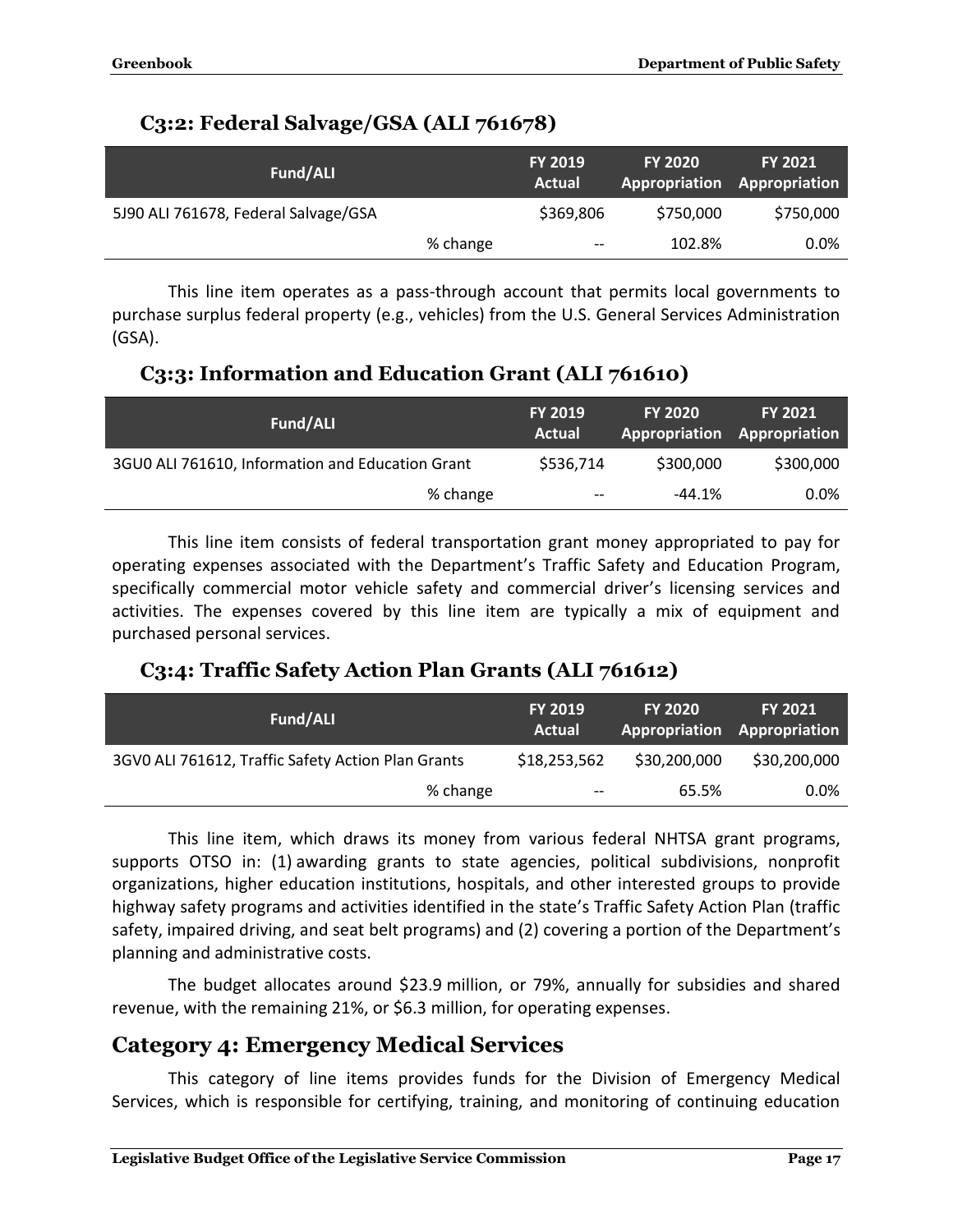requirements for emergency medical technicians (EMTs), firefighters, and fire and emergency services instructors and other EMS responsibilities.

The budget will support approximately 37 FTE staff during the FY 2020-FY 2021 biennium. The Division of Emergency Medical Services is financed almost entirely with money appropriated from the Trauma and Emergency Medical Services Fund (HSF Fund 83M0), which consists of: (1) fines from seat belt law violations, (2) 5% of fines and forfeited bail bonds related to Ohio State Highway Patrol apprehensions and arrests, (3) \$20 of the \$475 fee collected for the reinstatement of a driver's license that was suspended for operating a motor vehicle while under the influence of alcohol or other drugs, and (4) licensing fees for medical transportation providers.

## <span id="page-19-0"></span>**C4:1: Operating – EMS (ALI 765624)**

| Fund/ALI                         |          | <b>FY 2019</b><br>Actual | <b>FY 2020</b> | <b>FY 2021</b><br>Appropriation Appropriation |
|----------------------------------|----------|--------------------------|----------------|-----------------------------------------------|
| 83M0 ALI 765624, Operating - EMS |          | \$4,133,649              | \$5,281,688    | \$5,521,843                                   |
|                                  | % change | $\overline{\phantom{m}}$ | 27.8%          | 4.6%                                          |

This line item, which is supported by money appropriated from Fund 83M0, pays for operating expenses of the Division of Emergency Medical Services and the State Board of Emergency Medical, Fire, and Transportation Services. The appropriated amounts will be allocated entirely for operating expenses, with 74% in each fiscal year (\$3.9 million in FY 2020 and \$4.1 million in FY 2021) for personal services/payroll.

H.B. 166 subsequently amended H.B. 62 to decrease the line item's appropriations as follows: from \$5,281,688 to \$4,850,688, or \$431,000, in FY 2020, and from \$5,521,843 to \$5,020,843, or \$501,000, in FY 2021.

## <span id="page-19-1"></span>**C4:2: EMS Grants (ALIs 765640 and 765610)**

| Fund/ALI                      |          | FY 2019<br><b>Actual</b> | <b>FY 2020</b><br>Appropriation | <b>FY 2021</b><br>Appropriation |
|-------------------------------|----------|--------------------------|---------------------------------|---------------------------------|
| 83M0 ALI 765640, EMS - Grants |          | \$2,818,929              | \$2,900,000                     | \$2,900,000                     |
|                               | % change | $- -$                    | 2.9%                            | $0.0\%$                         |
| 3GU0 ALI 765610, EMS Grants   |          | \$222,284                | \$225,000                       | \$225,000                       |
|                               | % change | $- -$                    | 1.2%                            | 0.0%                            |

#### **EMS – Grants (Fund 83M0, ALI 765640)**

This line item, which is supported by money appropriated from Fund 83M0, provides grants to emergency medical services organizations to improve and enhance EMS and trauma patient care in Ohio. All of the appropriated amounts will be distributed in the form of grants.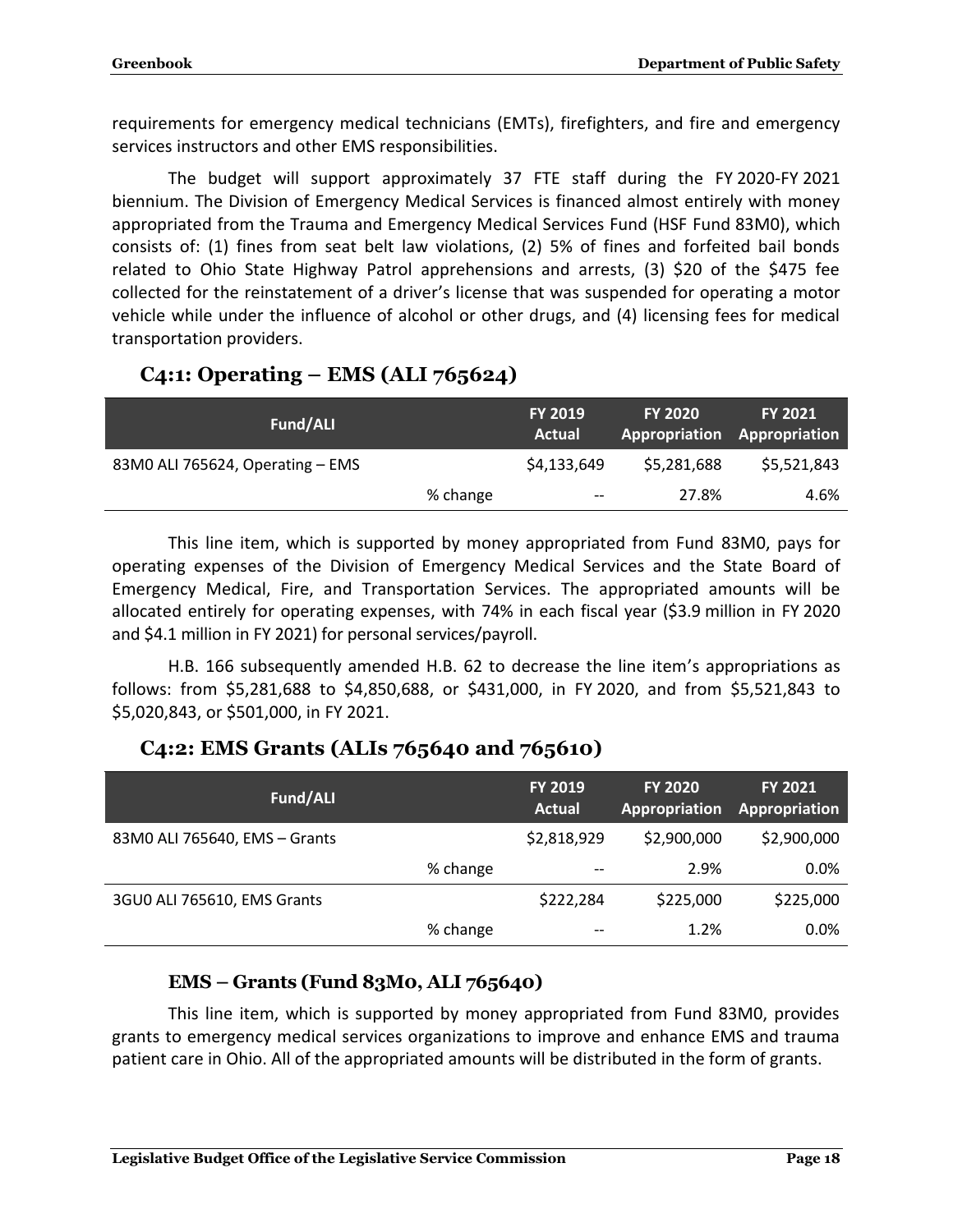#### **EMS Grants (Fund 3GU0, ALI 765610)**

The money appropriated to this line item generally consists of an annual federal grant awarded by the U.S. Department of Health and Human Services to support the expansion and improvement of emergency medical services for children who need treatment for trauma and critical care. The entire appropriated amount will be allocated for operating expenses, primarily personal services/payroll.

## <span id="page-20-0"></span>**Category 5: Debt Service**

This category includes the line item that is used for the retirement of bond debt related to various departmental capital projects.

#### <span id="page-20-1"></span>**C5:1: Public Safety Facilities Rental Bond Payments (ALI 761401)**

| Fund/ALI                                                          | <b>FY 2019</b><br>Actual              | <b>FY 2020</b> | <b>FY 2021</b><br><b>Appropriation Appropriation</b> |
|-------------------------------------------------------------------|---------------------------------------|----------------|------------------------------------------------------|
| 5TM0 ALI 761401, Public Safety Facilities Rental Bond<br>Payments | \$2,422,151                           | \$1,595,800    | \$1,598,300                                          |
| % change                                                          | $\hspace{0.05cm}$ – $\hspace{0.05cm}$ | $-34.1%$       | 0.2%                                                 |

This line item, funded by various taxes, fees, and fines related to the registration and operation of vehicles on public highways, is used to make debt service payments on special obligation bonds issued by the Treasurer of State to finance capital improvements related to Department buildings and facilities. The budget appropriates amounts deemed sufficient by the Office of Budget and Management to make the necessary payments over the course of the next biennium. This line item is one of seven line items used by the Department that draw their appropriations from the Public Safety – Highway Purposes Fund (Fund 5TM0).

The budget contains associated temporary law that allows the Director of Budget and Management, with Controlling Board approval, to make appropriate cash transfers on a pro-rata basis from other funds used by the Department, excluding the Public Safety Building Fund (Fund 7025), to Fund 5TM0 in order to have other departmental operations help pay for capital improvements to the Charles D. Shipley Building located in Columbus.

## <span id="page-20-2"></span>**Category 6: Revenue Distribution**

This category of line items is used by the Department to hold certain cash until its disposition can be properly identified.

#### <span id="page-20-3"></span>**C6:1: Unidentified Motor Vehicle Receipts (ALI 762619)**

| Fund/ALI                                             | <b>FY 2019</b><br>Actual | <b>FY 2020</b><br>Appropriation Appropriation | <b>FY 2021</b> |
|------------------------------------------------------|--------------------------|-----------------------------------------------|----------------|
| R024 ALI 762619, Unidentified Motor Vehicle Receipts | \$1,652,497              | \$1,885,000                                   | \$1,885,000    |
| % change                                             | $- -$                    | 14.1%                                         | $0.0\%$        |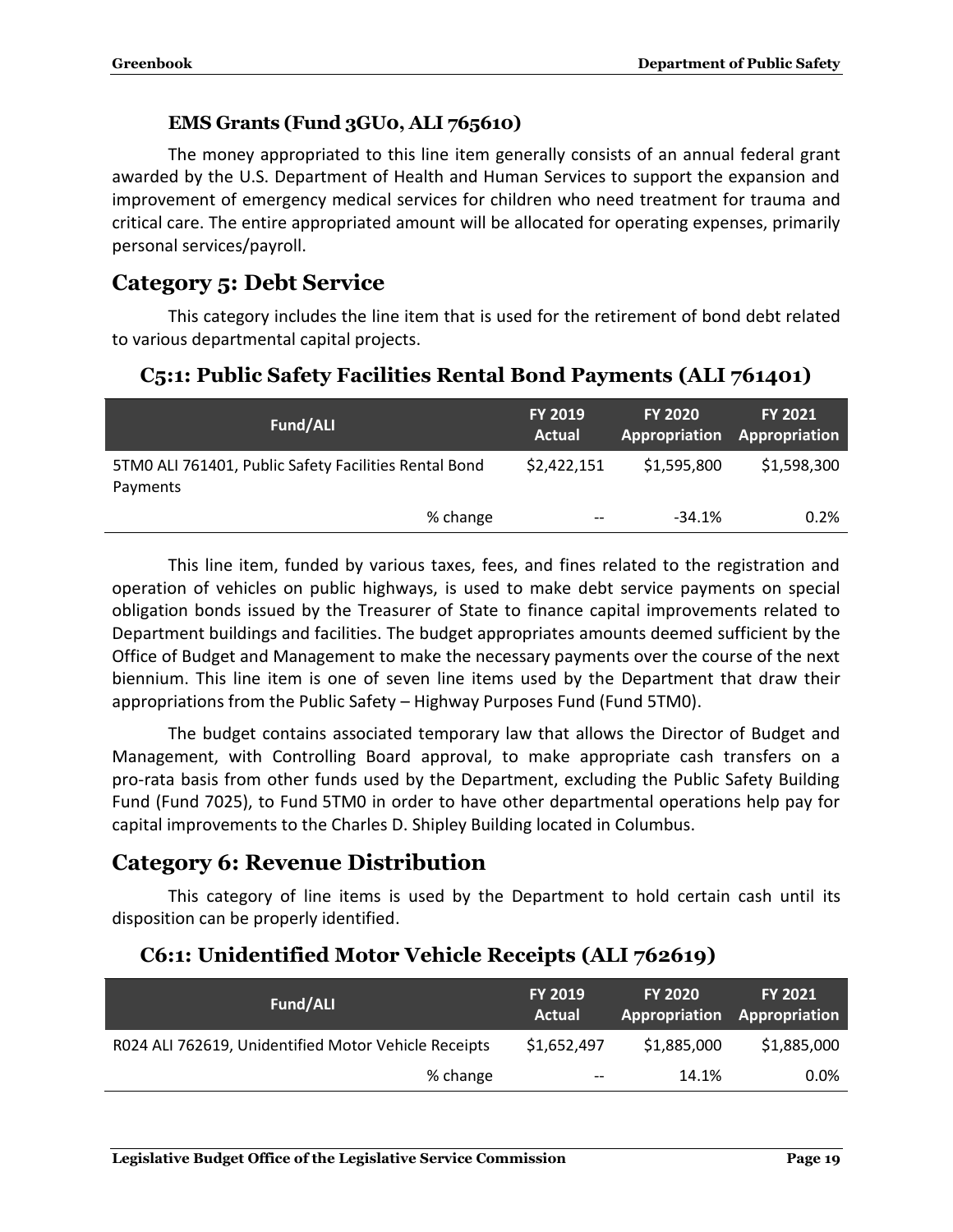This line item consists of money received by the Department that is provisional in nature or for which proper identification or disposition cannot immediately be determined (deputy registrar receipts, contingent money for licenses or inspection fees, photographic copies, accident reports and similar evidentiary material, and other miscellaneous fees). Once proper identification has been determined, the cash is refunded, transferred, or otherwise paid out of this line item.

### <span id="page-21-0"></span>**C6:2: Security Deposits (ALI 762623)**

| Fund/ALI                           |          | <b>FY 2019</b><br>Actual | <b>FY 2020</b><br>Appropriation Appropriation | <b>FY 2021</b> |  |
|------------------------------------|----------|--------------------------|-----------------------------------------------|----------------|--|
| R052 ALI 762623, Security Deposits |          | \$0                      | \$50,000                                      | \$50,000       |  |
|                                    | % change | $--$                     | N/A                                           | 0.0%           |  |

This line item serves as a pass-through consisting of security deposits established when uninsured motorists are involved in traffic crashes. All money disbursed from this line item is used to pay court-ordered judgments for damages arising out of an accident with an uninsured motorist where a security deposit was required to be made<sup>2</sup> and the return of any security deposit where it is determined by a court that one is no longer necessary.<sup>3</sup>

DPS-Part II/zg

 $\overline{a}$ 

<sup>&</sup>lt;sup>2</sup> See R.C. 4509.28.

 $3$  See R.C. 4509.25 and 4509.29.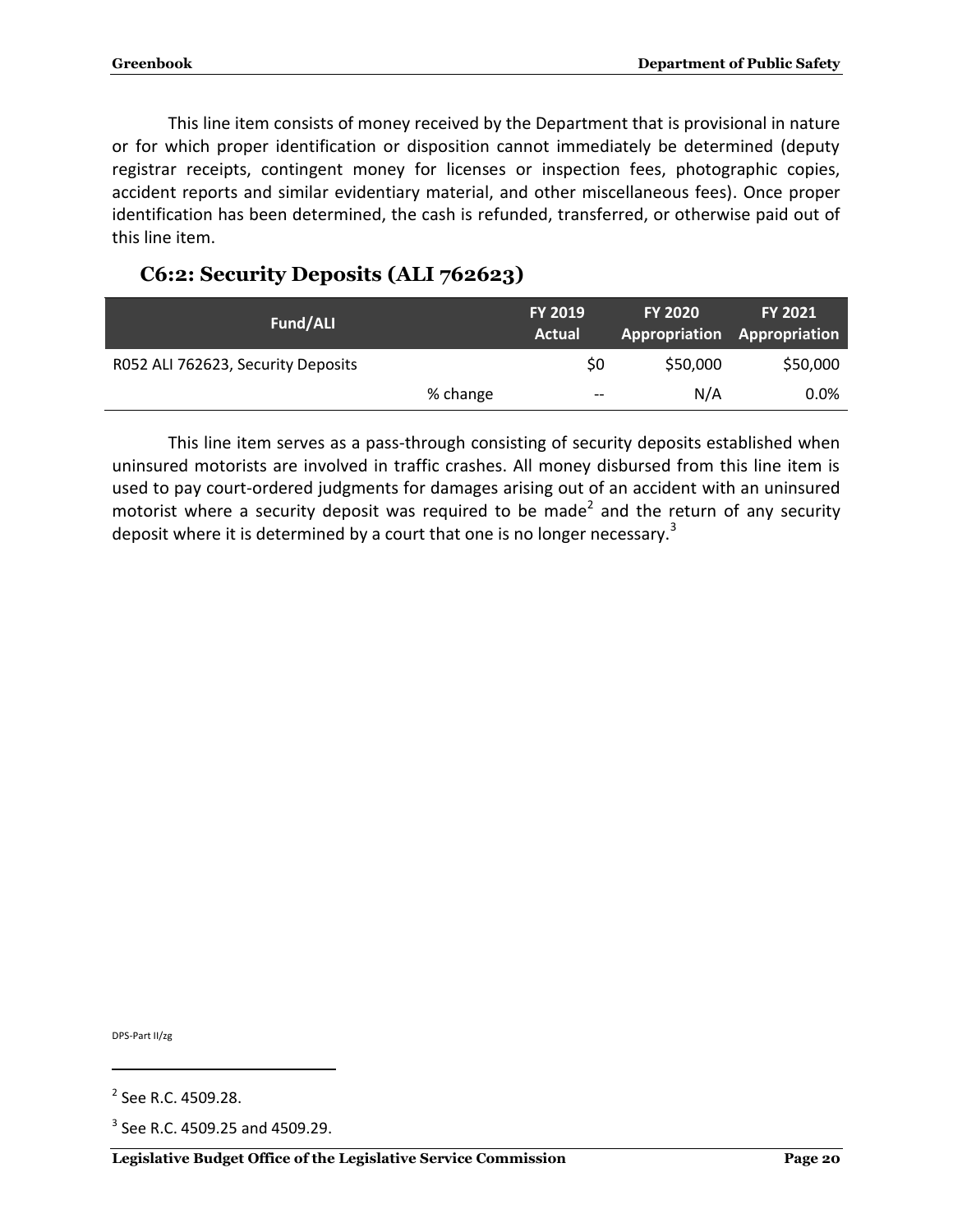## **FY 2020 - FY 2021 Final Appropriations**

## All Fund Groups

| <b>Line Item Detail by Agency</b> |                                   |                                                            |                         |                              | Appropriations FY 2019 to FY 2020 Appropriations FY 2020 to FY 2021 |                    |               |            |
|-----------------------------------|-----------------------------------|------------------------------------------------------------|-------------------------|------------------------------|---------------------------------------------------------------------|--------------------|---------------|------------|
|                                   |                                   | <b>FY 2018</b>                                             | <b>FY 2019</b>          | <b>FY 2020</b>               | % Change                                                            | <b>FY 2021</b>     | % Change      |            |
|                                   |                                   | <b>Report For: Transportation Budget</b>                   |                         | <b>Version: As Enacted</b>   |                                                                     |                    |               |            |
| <b>DPS</b>                        |                                   | <b>Department of Public Safety</b>                         |                         |                              |                                                                     |                    |               |            |
| GRF                               | 761408                            | <b>Highway Patrol Operating Expenses</b>                   | \$0                     | \$0                          | \$0                                                                 | N/A                | \$35,000,000  | N/A        |
|                                   | <b>General Revenue Fund Total</b> |                                                            | \$0                     | \$0                          | \$0                                                                 | N/A                | \$35,000,000  | N/A        |
| 4W40                              | 762321                            | <b>Operating Expense - BMV</b>                             | \$6,892,968             | \$0                          | \$0                                                                 | N/A                | \$0           | N/A        |
| 4W40<br>.                         | 762636                            | <b>Financial Responsibility Compliance</b>                 | \$65,202                | \$0                          | \$0                                                                 | N/A                | \$0           | N/A        |
| 5TM0                              | 761401<br>                        | <b>Public Safety Facilities Lease Rental Bond Payments</b> | \$2,436,117             | \$2,422,151                  | \$1,595,800                                                         | $-34.12%$          | \$1,598,300   | 0.16%      |
| 5TM <sub>0</sub>                  | 762321<br>                        | Operating Expense - BMV                                    | \$93,170,872            | \$103,313,441                | \$108,178,738                                                       | 4.71%<br>.         | \$111,822,673 | 3.37%      |
| .<br>5TM0                         | 762636                            | <b>Financial Responsibility Compliance</b>                 | \$4,002,545             | \$4,558,382                  | \$5,463,977                                                         | 19.87%             | \$5,540,059   | 1.39%      |
| 5TM0                              | 762637<br>-------                 | Local Immobilization Reimbursement                         | \$106,409               | \$130,500                    | \$200,000                                                           | 53.26%             | \$200,000     | 0.00%      |
| <br>5TM0                          | 764321                            | Operating Expense - Highway Patrol                         | \$292,674,521           | \$308,828,519                | \$345,534,531                                                       | 11.89%             | \$349,339,662 | 1.10%      |
| <br>5TM0                          | 764605                            | <b>Motor Carrier Enforcement Expenses</b>                  | \$1,693,043             | \$2,284,876                  | \$4,283,940                                                         | 87.49%             | \$4,308,088   | <br>0.56%  |
| .<br>5TM0                         | <br>769636                        | Administrative Expenses - Highway Purposes                 | <br>\$40,698,816        | \$42,763,126                 | \$48,326,950                                                        | 13.01%             | \$49,020,261  | <br>1.43%  |
| <br>7036                          | 761321                            | Operating Expense - Information and Education              | \$357,477               | \$0                          | \$0                                                                 | N/A                | \$0           | N/A        |
| .<br>7036                         | 764033                            | <b>Minor Capital Projects</b>                              | \$18,205                | \$0                          | \$0                                                                 | N/A                | \$0           | N/A        |
| <br>7036                          | 764321                            | Operating Expense - Highway Patrol                         | \$1.898.548             | \$0                          | \$0                                                                 | N/A                | \$0           | N/A        |
| <br>7036                          | .<br>764605                       | Motor Carrier Enforcement Expenses                         | \$40.063                | \$0                          | \$0                                                                 | N/A                | \$0           | N/A        |
| 8370                              | 764602                            | <b>Turnpike Policing</b>                                   | \$11,468,017            | \$11,420,552                 | \$12,720,330                                                        | 11.38%             | \$12,840,263  | 0.94%      |
| .<br>83C0                         | 764630                            | Contraband, Forfeiture, and Other                          | \$1,055,012             | \$2,049,995                  | \$1,210,917                                                         | $-40.93%$          | \$1,213,407   | 0.21%      |
| 83F0                              | 764657                            | Law Enforcement Automated Data System                      | \$4,663,292             | \$5,058,091                  | \$6,903,824                                                         | 36.49%             | \$6,441,735   | $-6.69%$   |
| .<br>83G0                         | 764633                            | <b>OMVI Enforcement/Education</b>                          | \$275,595               | \$235,410                    | \$593,518                                                           | 152.12%            | \$596,799     | 0.55%      |
| .<br>83M0<br>.                    | 765624                            | <b>Operating - EMS</b>                                     | \$4,097,824             | \$4,133,649                  | \$5,281,688                                                         | 27.77%             | \$5,521,843   | 4.55%      |
| 83M0                              | 765640<br>.                       | <b>EMS - Grants</b><br><u>.</u>                            | \$3,321,750             | \$2,818,929                  | \$2,900,000                                                         | 2.88%<br>.         | \$2,900,000   | 0.00%      |
| <br>8400                          | 764607                            | <b>State Fair Security</b>                                 | \$1.354.787             | \$1,370,317                  | \$1,533,397                                                         | 11.90%             | \$1.549.094   | <br>1.02%  |
| .<br>8400                         | .<br>764617                       | Security and Investigations                                | \$10,873,994            | \$11,470,319                 | \$15,333,469                                                        | .<br>33.68%        | \$15,469,782  | .<br>0.89% |
| .<br>8400                         | .<br>764626                       | State Fairgrounds Police Force                             | \$990,056               | \$981,048                    | \$1,263,762                                                         | <u>.</u><br>28.82% | \$1,276,143   | 0.98%      |
| .<br>8410                         | .<br>764603                       | Salvage and Exchange - Highway Patrol                      | \$1,177,241             | \$0                          | \$0                                                                 | N/A                | \$0           | N/A        |
| <br>8460                          | .<br>761625                       | Motorcycle Safety Education                                | <u>.</u><br>\$3,128,524 | $- - - - - -$<br>\$2,978,173 | \$3,823,000                                                         | <u>.</u><br>28.37% | \$3,823,000   | 0.00%      |
| 8490                              | <br>762627                        | Automated Title Processing Board                           | \$13,255,498            | \$11,249,932                 | \$16,446,027                                                        | .<br>46.19%        | \$16,446,027  | 0.00%      |
| 8490                              | 762630                            | <b>Electronic Liens and Titles</b>                         | \$2,355,855             | \$2,106,810                  | \$2,900,000                                                         | 37.65%             | \$2,900,000   | 0.00%      |
|                                   |                                   |                                                            |                         |                              |                                                                     |                    |               |            |